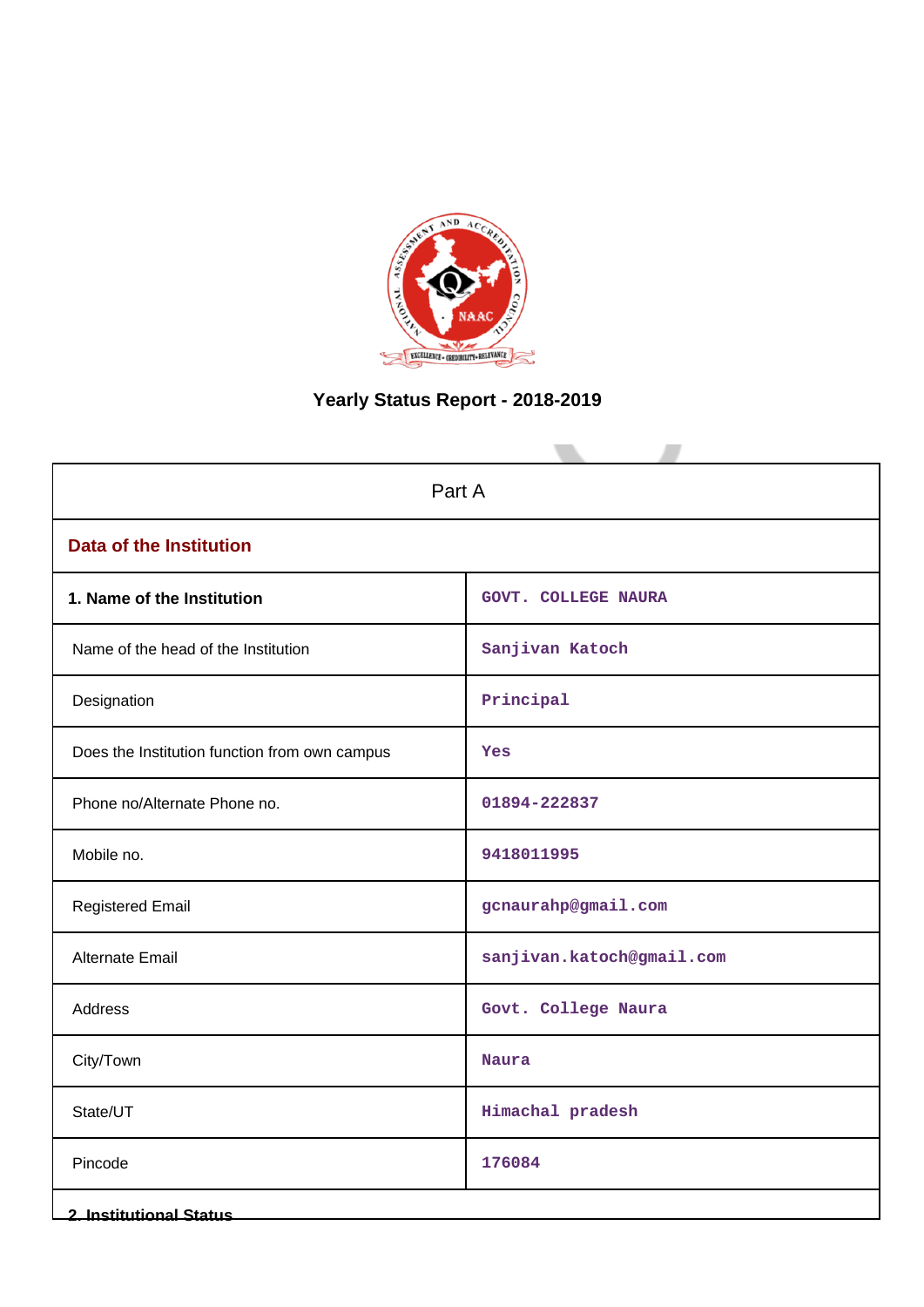| Affiliated / Constituent                                 | Affiliated                                                          |  |  |  |
|----------------------------------------------------------|---------------------------------------------------------------------|--|--|--|
| Type of Institution                                      | Co-education                                                        |  |  |  |
| Location                                                 | Rural                                                               |  |  |  |
| <b>Financial Status</b>                                  | state                                                               |  |  |  |
| Name of the IQAC co-ordinator/Director                   | Rajnish Dewan                                                       |  |  |  |
| Phone no/Alternate Phone no.                             | 01892232323                                                         |  |  |  |
| Mobile no.                                               | 9418312900                                                          |  |  |  |
| <b>Registered Email</b>                                  | dewan_rajnish@yahoo.co.in                                           |  |  |  |
| Alternate Email                                          | gcnaurahp@gmail.com                                                 |  |  |  |
| 3. Website Address                                       |                                                                     |  |  |  |
| Web-link of the AQAR: (Previous Academic Year)           | https://www.gcnaura.in/images/upload<br>s/files/SSR%20Documents.pdf |  |  |  |
| 4. Whether Academic Calendar prepared during<br>the year | Yes                                                                 |  |  |  |
|                                                          |                                                                     |  |  |  |

 if yes,whether it is uploaded in the institutional website: Weblink: which is a set of the set of the set of the set of the set of the set of the set of the set of the set of the set of the set of the set of the set of the set of the set of the set of the set of the set of the set

# **5. Accrediation Details**

| Cycle | Grade | CGPA | Validitv<br>Year of |                   |                    |  |
|-------|-------|------|---------------------|-------------------|--------------------|--|
|       |       |      | Accrediation        | Period From       | Period To          |  |
|       |       | 1.89 | 2019                | $01 - May - 2019$ | $30 - Appr - 2024$ |  |

**6. Date of Establishment of IQAC 03-Jul-2017**

[mages/NACCCalender2018-19.jpeg](https://www.gcnaura.in/images/uploads/images/NACCCalender2018-19.jpeg)

# **7. Internal Quality Assurance System**

| Quality initiatives by IQAC during the year for promoting quality culture                                            |                    |  |  |  |  |  |  |
|----------------------------------------------------------------------------------------------------------------------|--------------------|--|--|--|--|--|--|
| Item / Title of the quality initiative by<br>Number of participants/ beneficiaries<br>Date & Duration<br><b>IQAC</b> |                    |  |  |  |  |  |  |
| Regular meetings of IQAC<br>arranged                                                                                 | $02 - Ju1 - 2018$  |  |  |  |  |  |  |
| IOAC meeting                                                                                                         | $01 -$ Sep $-2018$ |  |  |  |  |  |  |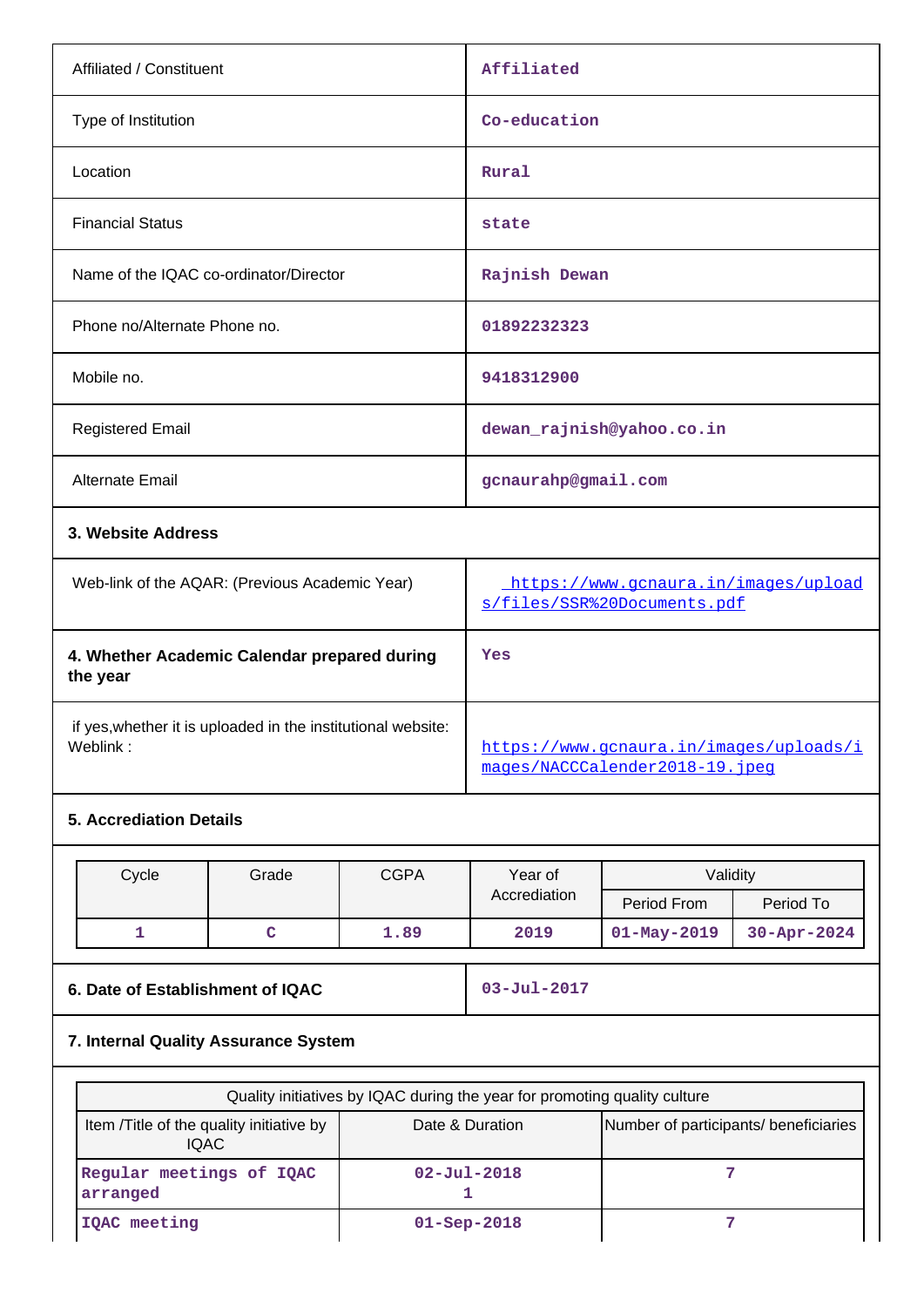|              | 1                        |   |  |  |  |  |  |
|--------------|--------------------------|---|--|--|--|--|--|
| IQAC meeting | 05-Oct-2018              | 7 |  |  |  |  |  |
| IQAC meeting | $12 - Dec - 2018$        | 8 |  |  |  |  |  |
| IQAC meeting | 15-Feb-2019              | 7 |  |  |  |  |  |
| IQAC meeting | $26 - \text{Mar} - 2019$ | 7 |  |  |  |  |  |
| IQAC Meeting | $30 - Mar - 2019$        | 8 |  |  |  |  |  |
| View File    |                          |   |  |  |  |  |  |

**8. Provide the list of funds by Central/ State Government- UGC/CSIR/DST/DBT/ICMR/TEQIP/World Bank/CPE of UGC etc.**

|                                                                                                                    | Institution/Departmen<br>t/Faculty                                                                                | Scheme                                                |  | <b>Funding Agency</b>      | Year of award with<br>duration | Amount   |
|--------------------------------------------------------------------------------------------------------------------|-------------------------------------------------------------------------------------------------------------------|-------------------------------------------------------|--|----------------------------|--------------------------------|----------|
|                                                                                                                    | Govt college<br><b>Naura</b>                                                                                      | Salary, TE, OE,<br>MR                                 |  | <b>State</b><br>Government | 2019<br>365                    | 25893100 |
|                                                                                                                    |                                                                                                                   |                                                       |  | View File                  |                                |          |
|                                                                                                                    | <b>NAAC</b> guidelines:                                                                                           | 9. Whether composition of IQAC as per latest          |  | Yes                        |                                |          |
|                                                                                                                    |                                                                                                                   | Upload latest notification of formation of IQAC       |  | View File                  |                                |          |
| 10. Number of IQAC meetings held during the<br>year :                                                              |                                                                                                                   |                                                       |  | 7                          |                                |          |
| The minutes of IQAC meeting and compliances to the<br>decisions have been uploaded on the institutional<br>website |                                                                                                                   |                                                       |  | Yes                        |                                |          |
|                                                                                                                    |                                                                                                                   | Upload the minutes of meeting and action taken report |  | <u>View File</u>           |                                |          |
|                                                                                                                    | 11. Whether IQAC received funding from any of<br>the funding agency to support its activities<br>during the year? |                                                       |  |                            |                                |          |

# **12. Significant contributions made by IQAC during the current year(maximum five bullets)**

**1. Academic Calendar for the session was more holistic in approach and its successful implementation was monitored by IQAC. 2. Submission of IIQA,SSR and got accredited with grade C (CGPA 1.89) after successful visit of NAAC PEER TEAM. 3. Launching of College Magazine. 4. Voter Awareness Campaign. 5. Exhibition of Books in Campus.**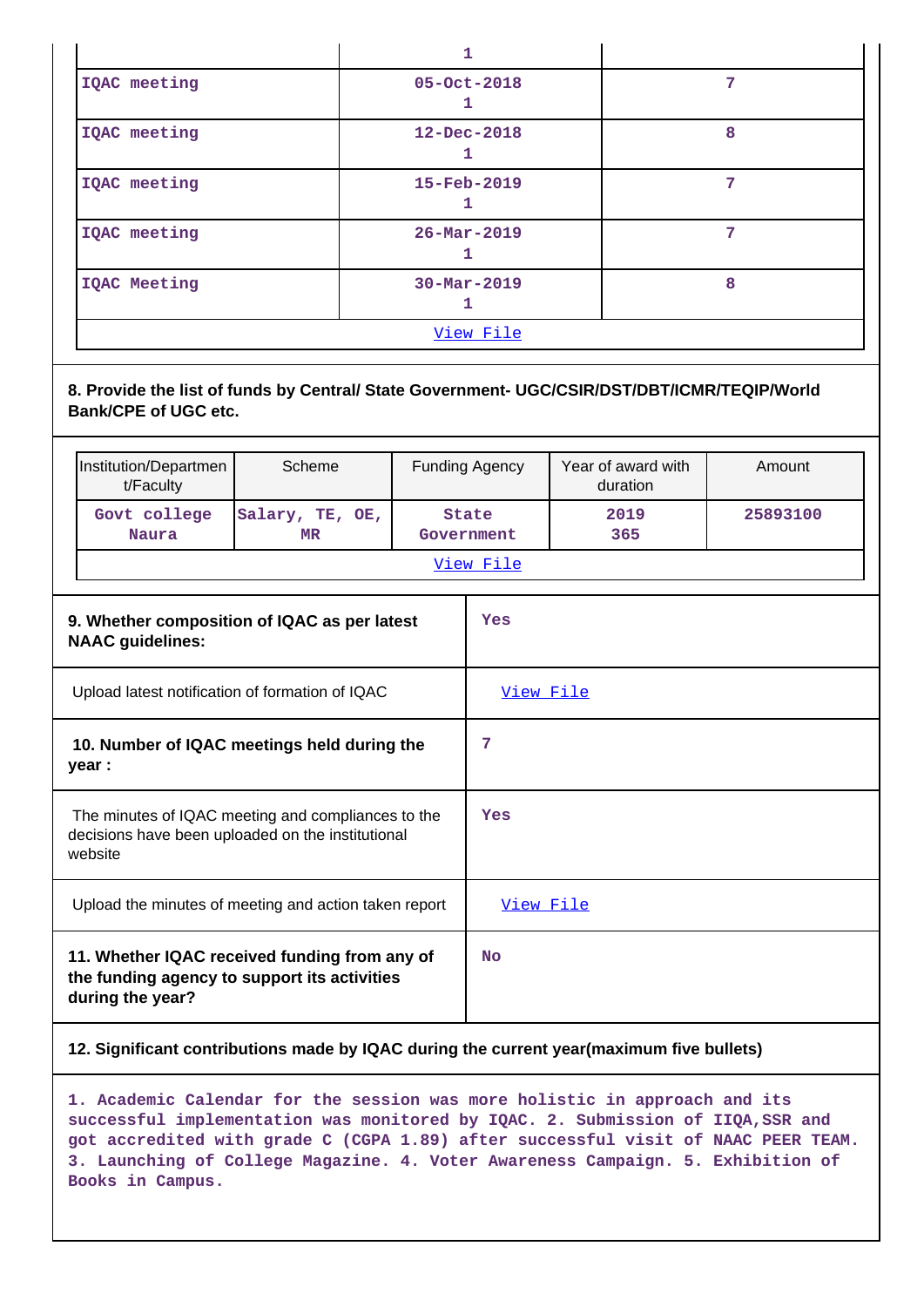[View File](https://assessmentonline.naac.gov.in/public/Postacc/Contribution/5024_Contribution.xlsx)

# **13. Plan of action chalked out by the IQAC in the beginning of the academic year towards Quality Enhancement and outcome achieved by the end of the academic year**

| Plan of Action                                                                                                       | Achivements/Outcomes                                                                                                                                                                                                                                                                                                                                                                                 |  |  |  |  |
|----------------------------------------------------------------------------------------------------------------------|------------------------------------------------------------------------------------------------------------------------------------------------------------------------------------------------------------------------------------------------------------------------------------------------------------------------------------------------------------------------------------------------------|--|--|--|--|
| Initiation of the work on newly<br>sanctioned Play Ground                                                            | work is under process                                                                                                                                                                                                                                                                                                                                                                                |  |  |  |  |
| Academic Calendar (Holistically<br>designed)                                                                         | The Academic Calendar for the session<br>2018-19 was more elaborate and was<br>successfully executed.                                                                                                                                                                                                                                                                                                |  |  |  |  |
| Up gradation of Girls common Room.                                                                                   | New furniture added.                                                                                                                                                                                                                                                                                                                                                                                 |  |  |  |  |
| Initiation of the construction work of<br>Science block.                                                             | The construction of Science block on<br>process of tender by the HPPWD.                                                                                                                                                                                                                                                                                                                              |  |  |  |  |
| Proposal to create more smart class<br>room with ICT.                                                                | Smart class for Mathematics with ICT<br>facility                                                                                                                                                                                                                                                                                                                                                     |  |  |  |  |
| Proposal for separate yoga room                                                                                      | yoga room made functional.                                                                                                                                                                                                                                                                                                                                                                           |  |  |  |  |
|                                                                                                                      | View File                                                                                                                                                                                                                                                                                                                                                                                            |  |  |  |  |
| 14. Whether AQAR was placed before statutory<br>body?                                                                | <b>No</b>                                                                                                                                                                                                                                                                                                                                                                                            |  |  |  |  |
| 15. Whether NAAC/or any other accredited<br>body(s) visited IQAC or interacted with it to<br>assess the functioning? | Yes                                                                                                                                                                                                                                                                                                                                                                                                  |  |  |  |  |
| Date of Visit                                                                                                        | $22 - Apr - 2019$                                                                                                                                                                                                                                                                                                                                                                                    |  |  |  |  |
| 16. Whether institutional data submitted to<br>AISHE:                                                                | Yes                                                                                                                                                                                                                                                                                                                                                                                                  |  |  |  |  |
| Year of Submission                                                                                                   | 2020                                                                                                                                                                                                                                                                                                                                                                                                 |  |  |  |  |
| Date of Submission                                                                                                   | $24 - Feh - 2020$                                                                                                                                                                                                                                                                                                                                                                                    |  |  |  |  |
| 17. Does the Institution have Management<br><b>Information System?</b>                                               | Yes                                                                                                                                                                                                                                                                                                                                                                                                  |  |  |  |  |
| If yes, give a brief descripiton and a list of modules<br>currently operational (maximum 500 words)                  | Institute has its own website with<br>different links. Students can login to<br>the website to access HP University,<br>MHRD, DHE, Antiragging cell etc.<br>Students can also file their complaints<br>in the student corner of website. That<br>always helps to improve our approach<br>towards problems faced by them. The<br>examination pattern of university is<br>also online. Students in the |  |  |  |  |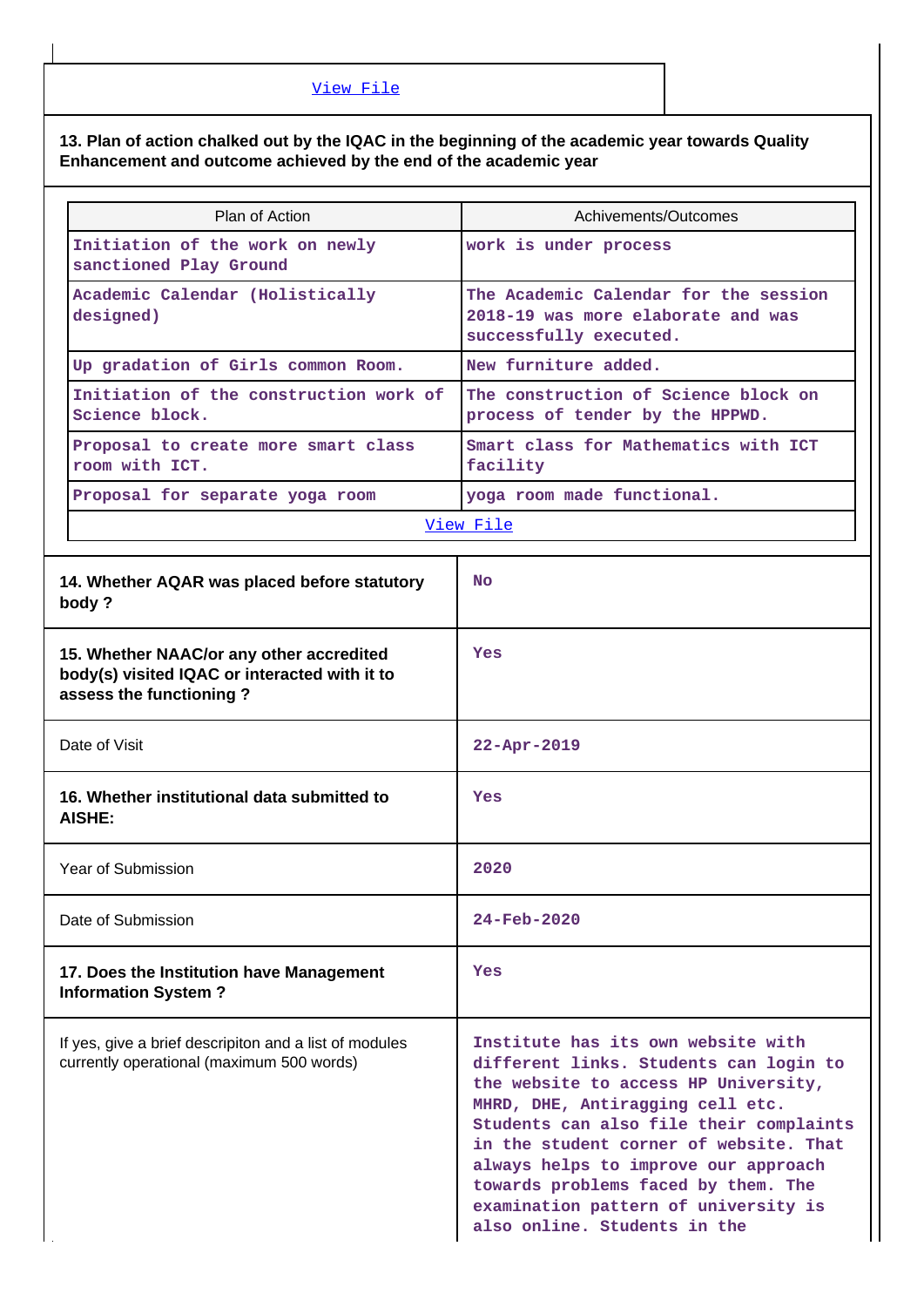**institution can also apply for different scholarships sponsored by state and central government. The online payment of scholarship is made to the eligible students through RTGS. The classrooms in the college are well aerated, lighted and with interactive boards. A multipurpose hall in the college campus provides an excellent platform for the students to carry out academic, cultural and other activities needed for their overall development. The funding agencies of college are HP Govt., RUSA and PTA collected from the students and teachers. Elected PTA of the college carries out various activities for the development of the institution and benefit of students. OSA in the college provides a very good opportunity for the young students of college to interact with the old students of college and learn from their experience and guidance . Software HIMKOSH for esalary and Manav Sampada for employees related information.**

# **Part B**

# **CRITERION I – CURRICULAR ASPECTS**

#### **1.1 – Curriculum Planning and Implementation**

 1.1.1 – Institution has the mechanism for well planned curriculum delivery and documentation. Explain in 500 words

 **Govt. College, Naura offers undergraduate courses in Humanities, Science and Commerce. It is affiliated to H.P. University,Shimla which ensures the following aspects: • According to University notifications on academic curriculum and other guidelines, the college ensures effective implementation of the Academic Calendar framed and published in the college prospectus. • The college decides the various subject combinations to be offered to the students in First year (under CBCS System) by taking views of students and teachers into consideration. • The college develops its action plan through participation of various committees, CSCA, Students of the concerned department and Parent Teacher Association. • Staff council and departmental committees determine the workload and prepare the list of necessary infrastructural requirements for effective implementation of curriculum. • Time table committee prepares the time table according to University norms by considering the infrastructural and laboratory availability. Time table is displayed on all Notice boards for the purpose of clarity. • On the first day of the academic session the students are briefed about the CBCS System and various activities of the college by the principal and staff members. • Information regarding various activities, Faculty, Committees, Clubs, Rules for admission and fees is provided to the students through the Prospectus. The Prospectus is uploaded on college website also. • During admission, the students are made aware of RUSA and CBCS system, subject-combinations, courses and codes of various papers. • Syllabus of each subject is provided to the students, semester/session wise. Students are told about the text and reference books of their subjects. • Students are encouraged**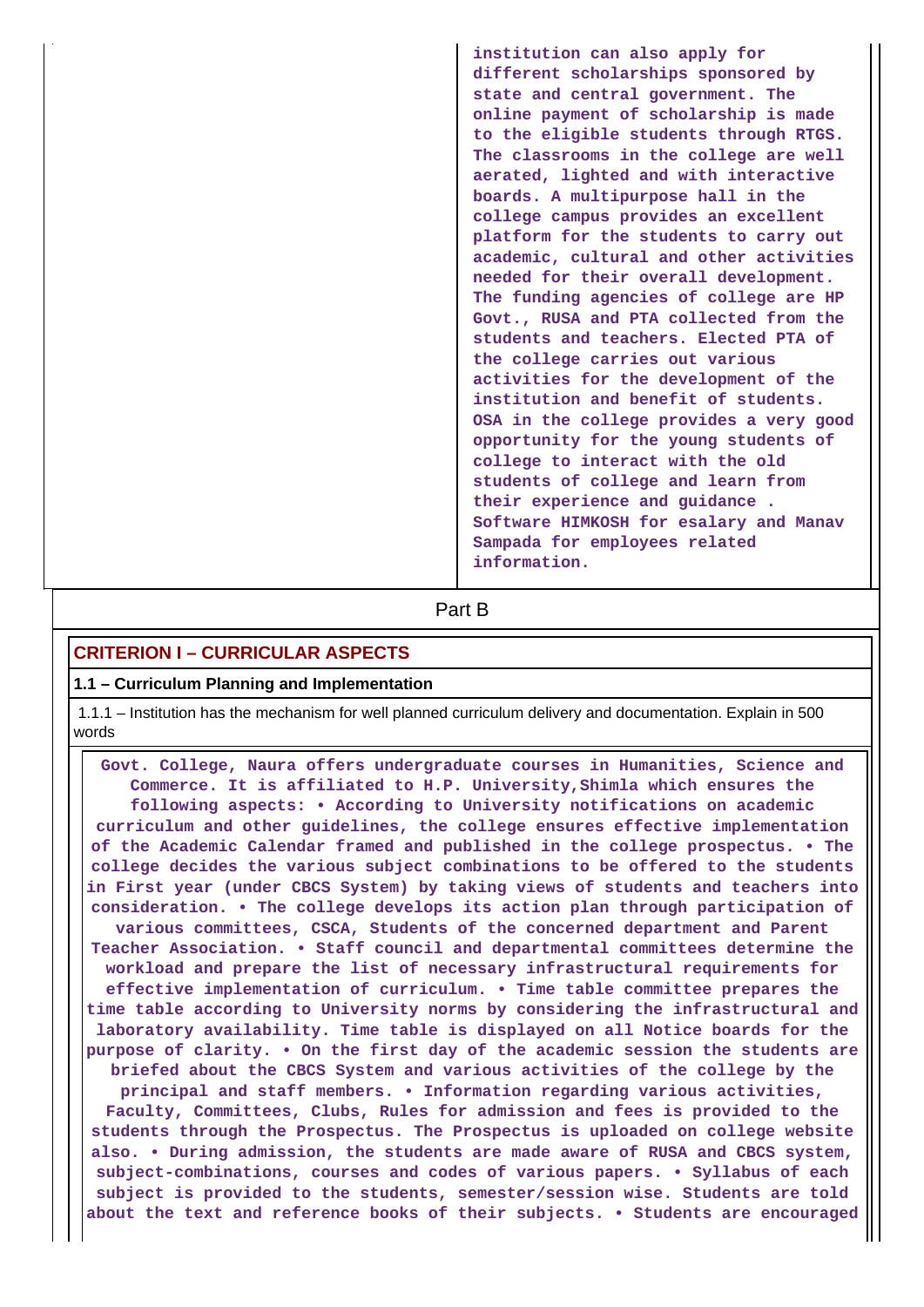**to sit in the library, consult the books, magazines and newspapers and develop reading habits. • Newspapers are made available in the college Library and curriculum related books are regularly updated and provided to the teachers and students. • Similarly, curriculum related laboratory equipment and tools are also upgraded from time to time. • The college also organises remedial classes for needy students to enable them to cope up with the curriculum. • Classroom teaching is supplemented with seminars, group discussion, special talks and subject related quizzes. Assignments and home work is given to the students. • Question bank is prepared by each and every teacher of the college to organise objective type tests, subject and syllabus based quizzes and question answer sessions for the students. • Class tests and mid-term tests are conducted to check whether the students have acquired knowledge. • Students are made to solve the university Question Papers and efforts are made by the teachers to improve their performance. • Records of regular attendance, class tests and midterm tests, seminars and assignments of the students are maintained by the respective teachers. • All final examinations are conducted according to the date sheet and examination schedule framed by the university. • Students who excel in Academics are given prizes in the form of books which help them in preparing for entrance tests for higher studies and various competitive exams.**

| 1.1.2 - Certificate/ Diploma Courses introduced during the academic year                                                                                                 |                          |                                                              |                                                                 |                             |  |  |  |  |  |  |
|--------------------------------------------------------------------------------------------------------------------------------------------------------------------------|--------------------------|--------------------------------------------------------------|-----------------------------------------------------------------|-----------------------------|--|--|--|--|--|--|
| Certificate<br>Diploma Courses                                                                                                                                           | Dates of<br>Introduction | Duration<br>Focus on employ<br>ability/entreprene            |                                                                 | <b>Skill</b><br>Development |  |  |  |  |  |  |
| <b>NIL</b><br><b>NIL</b>                                                                                                                                                 | Nil<br>Nil<br>Nil        |                                                              |                                                                 | Nil                         |  |  |  |  |  |  |
| 1.2 - Academic Flexibility                                                                                                                                               |                          |                                                              |                                                                 |                             |  |  |  |  |  |  |
| 1.2.1 - New programmes/courses introduced during the academic year                                                                                                       |                          |                                                              |                                                                 |                             |  |  |  |  |  |  |
| Programme/Course<br>Programme Specialization<br>Dates of Introduction                                                                                                    |                          |                                                              |                                                                 |                             |  |  |  |  |  |  |
| Nill                                                                                                                                                                     |                          | <b>NIL</b>                                                   |                                                                 | Nill                        |  |  |  |  |  |  |
|                                                                                                                                                                          |                          | No file uploaded.                                            |                                                                 |                             |  |  |  |  |  |  |
| 1.2.2 - Programmes in which Choice Based Credit System (CBCS)/Elective course system implemented at the<br>affiliated Colleges (if applicable) during the academic year. |                          |                                                              |                                                                 |                             |  |  |  |  |  |  |
| Name of programmes adopting<br><b>CBCS</b>                                                                                                                               | Programme Specialization |                                                              | Date of implementation of<br><b>CBCS/Elective Course System</b> |                             |  |  |  |  |  |  |
| <b>Nill</b>                                                                                                                                                              |                          | <b>NIL</b>                                                   | <b>Nill</b>                                                     |                             |  |  |  |  |  |  |
| 1.2.3 - Students enrolled in Certificate/ Diploma Courses introduced during the year                                                                                     |                          |                                                              |                                                                 |                             |  |  |  |  |  |  |
|                                                                                                                                                                          | Certificate              |                                                              | Diploma Course                                                  |                             |  |  |  |  |  |  |
| <b>Number of Students</b>                                                                                                                                                |                          | Nil                                                          | Nil                                                             |                             |  |  |  |  |  |  |
| 1.3 - Curriculum Enrichment                                                                                                                                              |                          |                                                              |                                                                 |                             |  |  |  |  |  |  |
| 1.3.1 – Value-added courses imparting transferable and life skills offered during the year                                                                               |                          |                                                              |                                                                 |                             |  |  |  |  |  |  |
| <b>Value Added Courses</b>                                                                                                                                               | Date of Introduction     |                                                              | Number of Students Enrolled                                     |                             |  |  |  |  |  |  |
| <b>NIL</b>                                                                                                                                                               |                          | Nill                                                         |                                                                 | Nill                        |  |  |  |  |  |  |
|                                                                                                                                                                          |                          | No file uploaded.                                            |                                                                 |                             |  |  |  |  |  |  |
| 1.3.2 - Field Projects / Internships under taken during the year                                                                                                         |                          |                                                              |                                                                 |                             |  |  |  |  |  |  |
| Project/Programme Title                                                                                                                                                  | Programme Specialization | No. of students enrolled for Field<br>Projects / Internships |                                                                 |                             |  |  |  |  |  |  |
| <b>BA</b>                                                                                                                                                                |                          | Geography                                                    |                                                                 | 3                           |  |  |  |  |  |  |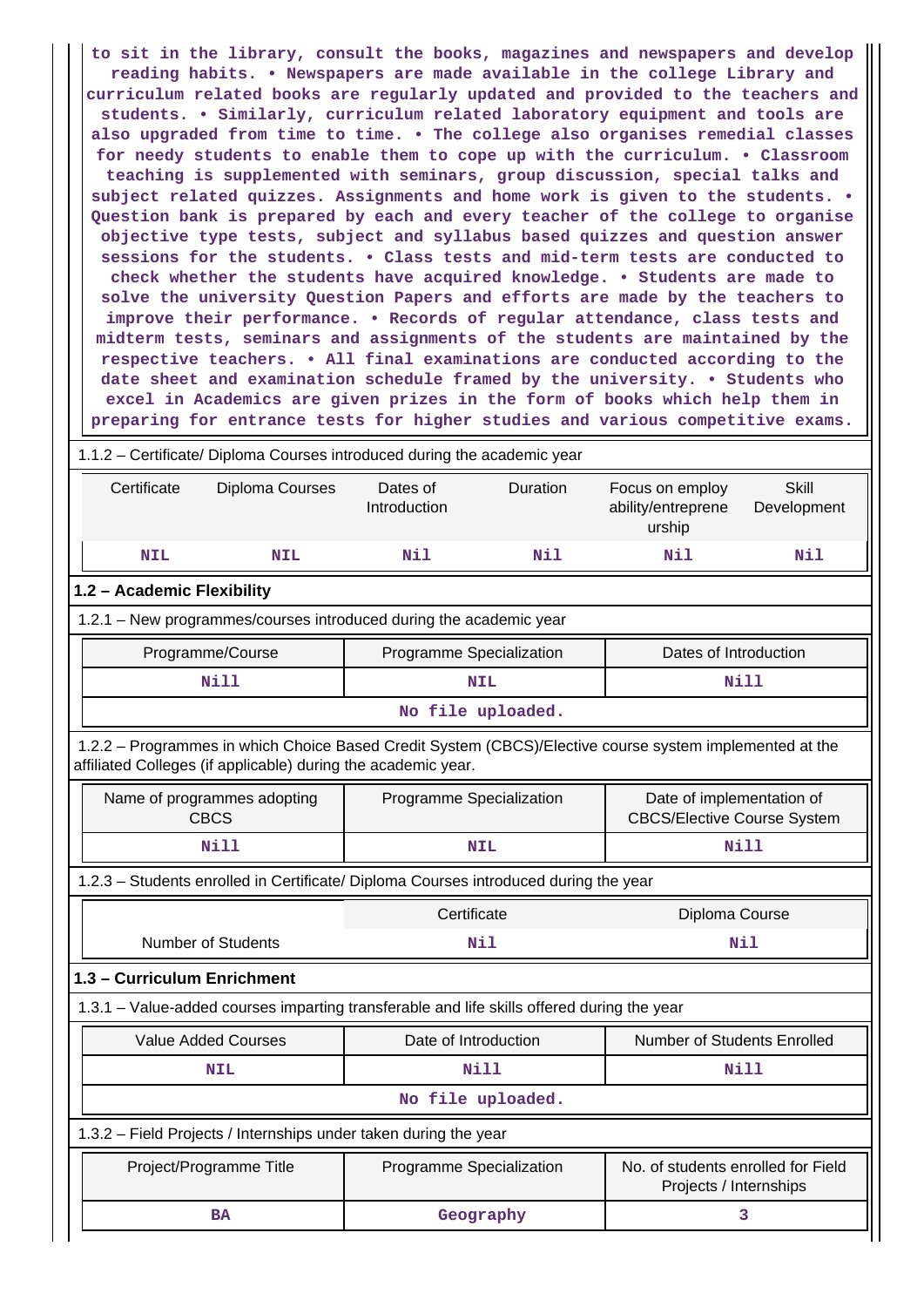| View File                                                               |     |  |  |  |  |  |  |
|-------------------------------------------------------------------------|-----|--|--|--|--|--|--|
| 1.4 - Feedback System                                                   |     |  |  |  |  |  |  |
| 1.4.1 – Whether structured feedback received from all the stakeholders. |     |  |  |  |  |  |  |
| <b>Students</b><br>Yes                                                  |     |  |  |  |  |  |  |
| Teachers                                                                | Yes |  |  |  |  |  |  |
| Employers                                                               | Yes |  |  |  |  |  |  |
| Alumni                                                                  | Yes |  |  |  |  |  |  |
| Parents                                                                 | Yes |  |  |  |  |  |  |
|                                                                         |     |  |  |  |  |  |  |

 1.4.2 – How the feedback obtained is being analyzed and utilized for overall development of the institution? (maximum 500 words)

Feedback Obtained

**Analysis Report Google forms were created to obtain feedback from different stakeholder i.e. students, parents, alumni, teachers and employees. Feedback forms were analyzed statistically on various scales as per need and purpose and converted into percentile. The data were classified in tabular form on ms-excel and word. Pie-charts have also been used for better presentation and understanding of satisfaction level. The analysis of feedback form of students reveal that the students are quite satisfied with overall environment of the college, learning outcomes, teacher's support, practices of the college and organization of co-curricular activities. Students appreciated college endeavors for providing better sports facilities, digitization of library and upgrading computer lab through their feedback. A large proportion of students have scaled above mentioned facilities in excellent and very good category. But the college recognizes that there is an urgent need of upgrading these facilities to enhance student's satisfaction level through ensuring installation of software in library like SOUL. Participation in different sports events have been increased by the institution such as track and field events, Kabaddi and cricket on the basis of previous year feedback. Parents of students are also seemed to be happy with the development of their wards in the college. They are quite satisfied with the infrastructure of the college, admission procedure, canteen facility and ICT facility provided by the college. Parents suggested that college should focus more on career-oriented seminars. In response to this college has increased numbers of career-oriented seminars by organizing lectures on opportunity available in banking sector, opportunities in higher education after graduation and lectures on opportunity in defense services. The study shows that the alumni are also satisfied and happy with the college in majority of the aspects. Feedback forms from teaching and non-teaching staff are also collected through google forms. The study reveals that they were highly satisfied with the environment provided by college for their professional development. Teachers suggested that infrastructural facilities and internet connectivity should be upgraded. In this regard new college .building is under construction and for connectivity issue college is trying to enhance its Wi-Fi facility**

# **CRITERION II – TEACHING- LEARNING AND EVALUATION**

# **2.1 – Student Enrolment and Profile**

2.1.1 – Demand Ratio during the year

| Name of the<br>Programme | Programme<br>Specialization | Number of seats<br>available | Number of<br>Application received | <b>Students Enrolled</b> |
|--------------------------|-----------------------------|------------------------------|-----------------------------------|--------------------------|
| <b>BCom</b>              | commerce                    | 720                          | 108                               | 108                      |
| <b>BSC</b>               | Science                     | 180                          | 53                                | 53                       |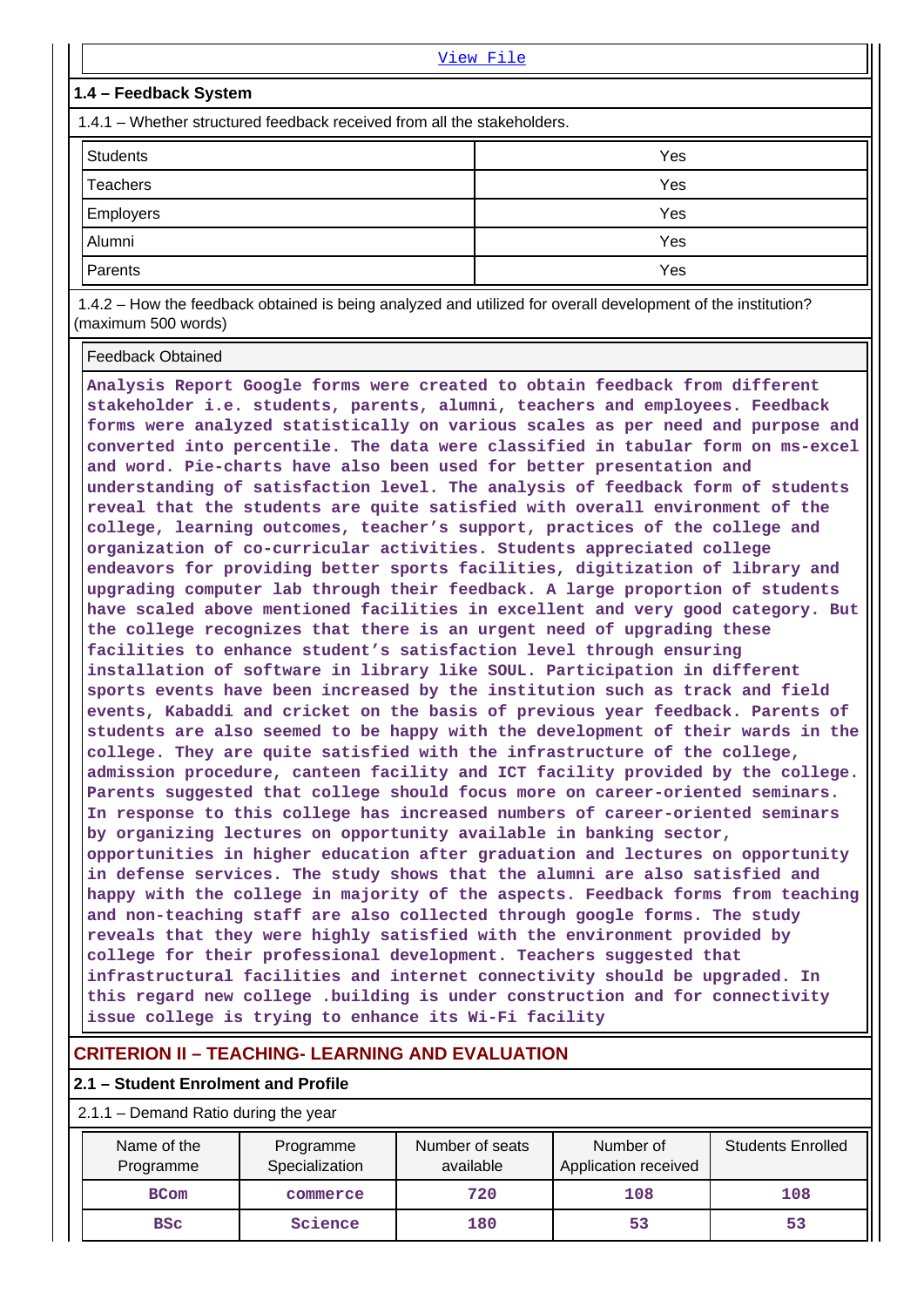|                                                    | 1920<br>212<br><b>BA</b><br>Arts                                                                                                                                                                                                                                                                                                                                                                                                                                                                                                                                                                                                                                                                                                                                                                                                                                                                                                                                                                                                                                                                                                                                                                                                                                                                                             |     |                                                              | 212 |                                                              |                                                                                                  |  |                                                                                                  |      |                                                                                                                     |
|----------------------------------------------------|------------------------------------------------------------------------------------------------------------------------------------------------------------------------------------------------------------------------------------------------------------------------------------------------------------------------------------------------------------------------------------------------------------------------------------------------------------------------------------------------------------------------------------------------------------------------------------------------------------------------------------------------------------------------------------------------------------------------------------------------------------------------------------------------------------------------------------------------------------------------------------------------------------------------------------------------------------------------------------------------------------------------------------------------------------------------------------------------------------------------------------------------------------------------------------------------------------------------------------------------------------------------------------------------------------------------------|-----|--------------------------------------------------------------|-----|--------------------------------------------------------------|--------------------------------------------------------------------------------------------------|--|--------------------------------------------------------------------------------------------------|------|---------------------------------------------------------------------------------------------------------------------|
|                                                    |                                                                                                                                                                                                                                                                                                                                                                                                                                                                                                                                                                                                                                                                                                                                                                                                                                                                                                                                                                                                                                                                                                                                                                                                                                                                                                                              |     |                                                              |     |                                                              | View File                                                                                        |  |                                                                                                  |      |                                                                                                                     |
|                                                    | 2.2 - Catering to Student Diversity                                                                                                                                                                                                                                                                                                                                                                                                                                                                                                                                                                                                                                                                                                                                                                                                                                                                                                                                                                                                                                                                                                                                                                                                                                                                                          |     |                                                              |     |                                                              |                                                                                                  |  |                                                                                                  |      |                                                                                                                     |
|                                                    | 2.2.1 - Student - Full time teacher ratio (current year data)                                                                                                                                                                                                                                                                                                                                                                                                                                                                                                                                                                                                                                                                                                                                                                                                                                                                                                                                                                                                                                                                                                                                                                                                                                                                |     |                                                              |     |                                                              |                                                                                                  |  |                                                                                                  |      |                                                                                                                     |
|                                                    | Year                                                                                                                                                                                                                                                                                                                                                                                                                                                                                                                                                                                                                                                                                                                                                                                                                                                                                                                                                                                                                                                                                                                                                                                                                                                                                                                         |     | Number of<br>students enrolled<br>in the institution<br>(UG) |     | Number of<br>students enrolled<br>in the institution<br>(PG) | Number of<br>fulltime teachers<br>available in the<br>institution<br>teaching only UG<br>courses |  | Number of<br>fulltime teachers<br>available in the<br>institution<br>teaching only PG<br>courses |      | Number of<br>teachers<br>teaching both UG<br>and PG courses                                                         |
|                                                    | 2018                                                                                                                                                                                                                                                                                                                                                                                                                                                                                                                                                                                                                                                                                                                                                                                                                                                                                                                                                                                                                                                                                                                                                                                                                                                                                                                         |     | 373                                                          |     | <b>Nill</b>                                                  | 15                                                                                               |  |                                                                                                  | Nill | <b>Nill</b>                                                                                                         |
|                                                    | 2.3 - Teaching - Learning Process                                                                                                                                                                                                                                                                                                                                                                                                                                                                                                                                                                                                                                                                                                                                                                                                                                                                                                                                                                                                                                                                                                                                                                                                                                                                                            |     |                                                              |     |                                                              |                                                                                                  |  |                                                                                                  |      |                                                                                                                     |
|                                                    | learning resources etc. (current year data)                                                                                                                                                                                                                                                                                                                                                                                                                                                                                                                                                                                                                                                                                                                                                                                                                                                                                                                                                                                                                                                                                                                                                                                                                                                                                  |     |                                                              |     |                                                              |                                                                                                  |  |                                                                                                  |      | 2.3.1 – Percentage of teachers using ICT for effective teaching with Learning Management Systems (LMS), E-          |
|                                                    | Number of<br><b>Teachers on Roll</b>                                                                                                                                                                                                                                                                                                                                                                                                                                                                                                                                                                                                                                                                                                                                                                                                                                                                                                                                                                                                                                                                                                                                                                                                                                                                                         |     | Number of<br>teachers using<br>ICT (LMS, e-<br>Resources)    |     | <b>ICT Tools and</b><br>resources<br>available               | Number of ICT<br>enabled<br>Classrooms                                                           |  | Numberof smart<br>classrooms                                                                     |      | E-resources and<br>techniques used                                                                                  |
| $\overline{\mathbf{2}}$<br>15<br>12<br>6<br>5<br>4 |                                                                                                                                                                                                                                                                                                                                                                                                                                                                                                                                                                                                                                                                                                                                                                                                                                                                                                                                                                                                                                                                                                                                                                                                                                                                                                                              |     |                                                              |     |                                                              |                                                                                                  |  |                                                                                                  |      |                                                                                                                     |
|                                                    |                                                                                                                                                                                                                                                                                                                                                                                                                                                                                                                                                                                                                                                                                                                                                                                                                                                                                                                                                                                                                                                                                                                                                                                                                                                                                                                              |     |                                                              |     |                                                              | View File of ICT Tools and resources                                                             |  |                                                                                                  |      |                                                                                                                     |
|                                                    |                                                                                                                                                                                                                                                                                                                                                                                                                                                                                                                                                                                                                                                                                                                                                                                                                                                                                                                                                                                                                                                                                                                                                                                                                                                                                                                              |     |                                                              |     |                                                              | View File of E-resources and techniques used                                                     |  |                                                                                                  |      |                                                                                                                     |
|                                                    | 2.3.2 - Students mentoring system available in the institution? Give details. (maximum 500 words)                                                                                                                                                                                                                                                                                                                                                                                                                                                                                                                                                                                                                                                                                                                                                                                                                                                                                                                                                                                                                                                                                                                                                                                                                            |     |                                                              |     |                                                              |                                                                                                  |  |                                                                                                  |      |                                                                                                                     |
|                                                    | Easy teaching aids like blackboard and lecture method are extensively used. ICT based methodologies are also<br>used to increase the comprehension and retention of the students. The college has two smart classrooms<br>equipped with projectors and Wi-fi network. Students are encouraged to make power point presentations,<br>individually or in collaboration with peers to promote independent learning. Classroom assignments and projects<br>emphasize and reinforce the knowledge that is received in the classroom teaching. NSS, Rovers and Rangers,<br>Eco Club, Red Ribbon Club, Women's Grievance Redressal Cell and Career Counselling Placement Cell<br>organise lectures, Quiz Competitions, Seminars and other co-curricular activities to enable the students to<br>participate and interact with experts and academicians. The college has well equipped laboratories in the<br>department of Chemistry, Physics, Botany, Zoology and Geography. The College Library subscribes to various<br>magazines, newspapers in order to inculcate the habit of reading among students. The students are taught about<br>the importance of law and order, discipline, sensitivity to gender issues, environmental awareness, importance of<br>hygiene and health care through lectures, workshops and seminars. |     |                                                              |     |                                                              |                                                                                                  |  |                                                                                                  |      |                                                                                                                     |
|                                                    | Number of students enrolled in the<br>institution                                                                                                                                                                                                                                                                                                                                                                                                                                                                                                                                                                                                                                                                                                                                                                                                                                                                                                                                                                                                                                                                                                                                                                                                                                                                            |     |                                                              |     |                                                              | Number of fulltime teachers                                                                      |  |                                                                                                  |      | Mentor: Mentee Ratio                                                                                                |
|                                                    |                                                                                                                                                                                                                                                                                                                                                                                                                                                                                                                                                                                                                                                                                                                                                                                                                                                                                                                                                                                                                                                                                                                                                                                                                                                                                                                              | 373 |                                                              |     |                                                              | 15                                                                                               |  |                                                                                                  |      | 1:25                                                                                                                |
|                                                    | 2.4 - Teacher Profile and Quality                                                                                                                                                                                                                                                                                                                                                                                                                                                                                                                                                                                                                                                                                                                                                                                                                                                                                                                                                                                                                                                                                                                                                                                                                                                                                            |     |                                                              |     |                                                              |                                                                                                  |  |                                                                                                  |      |                                                                                                                     |
|                                                    | 2.4.1 – Number of full time teachers appointed during the year                                                                                                                                                                                                                                                                                                                                                                                                                                                                                                                                                                                                                                                                                                                                                                                                                                                                                                                                                                                                                                                                                                                                                                                                                                                               |     |                                                              |     |                                                              |                                                                                                  |  |                                                                                                  |      |                                                                                                                     |
|                                                    | No. of sanctioned<br>positions                                                                                                                                                                                                                                                                                                                                                                                                                                                                                                                                                                                                                                                                                                                                                                                                                                                                                                                                                                                                                                                                                                                                                                                                                                                                                               |     | No. of filled positions                                      |     | Vacant positions                                             |                                                                                                  |  | Positions filled during<br>the current year                                                      |      | No. of faculty with<br>Ph.D                                                                                         |
|                                                    | 19                                                                                                                                                                                                                                                                                                                                                                                                                                                                                                                                                                                                                                                                                                                                                                                                                                                                                                                                                                                                                                                                                                                                                                                                                                                                                                                           |     | 15                                                           |     |                                                              | 4                                                                                                |  | 3                                                                                                |      | 1                                                                                                                   |
|                                                    |                                                                                                                                                                                                                                                                                                                                                                                                                                                                                                                                                                                                                                                                                                                                                                                                                                                                                                                                                                                                                                                                                                                                                                                                                                                                                                                              |     |                                                              |     |                                                              |                                                                                                  |  |                                                                                                  |      | 2.4.2 - Honours and recognition received by teachers (received awards, recognition, fellowships at State, National, |
|                                                    | International level from Government, recognised bodies during the year)<br>Year of Award<br>Name of full time teachers<br>Designation<br>Name of the award,<br>fellowship, received from<br>receiving awards from<br>Government or recognized<br>state level, national level,                                                                                                                                                                                                                                                                                                                                                                                                                                                                                                                                                                                                                                                                                                                                                                                                                                                                                                                                                                                                                                                |     |                                                              |     |                                                              |                                                                                                  |  |                                                                                                  |      |                                                                                                                     |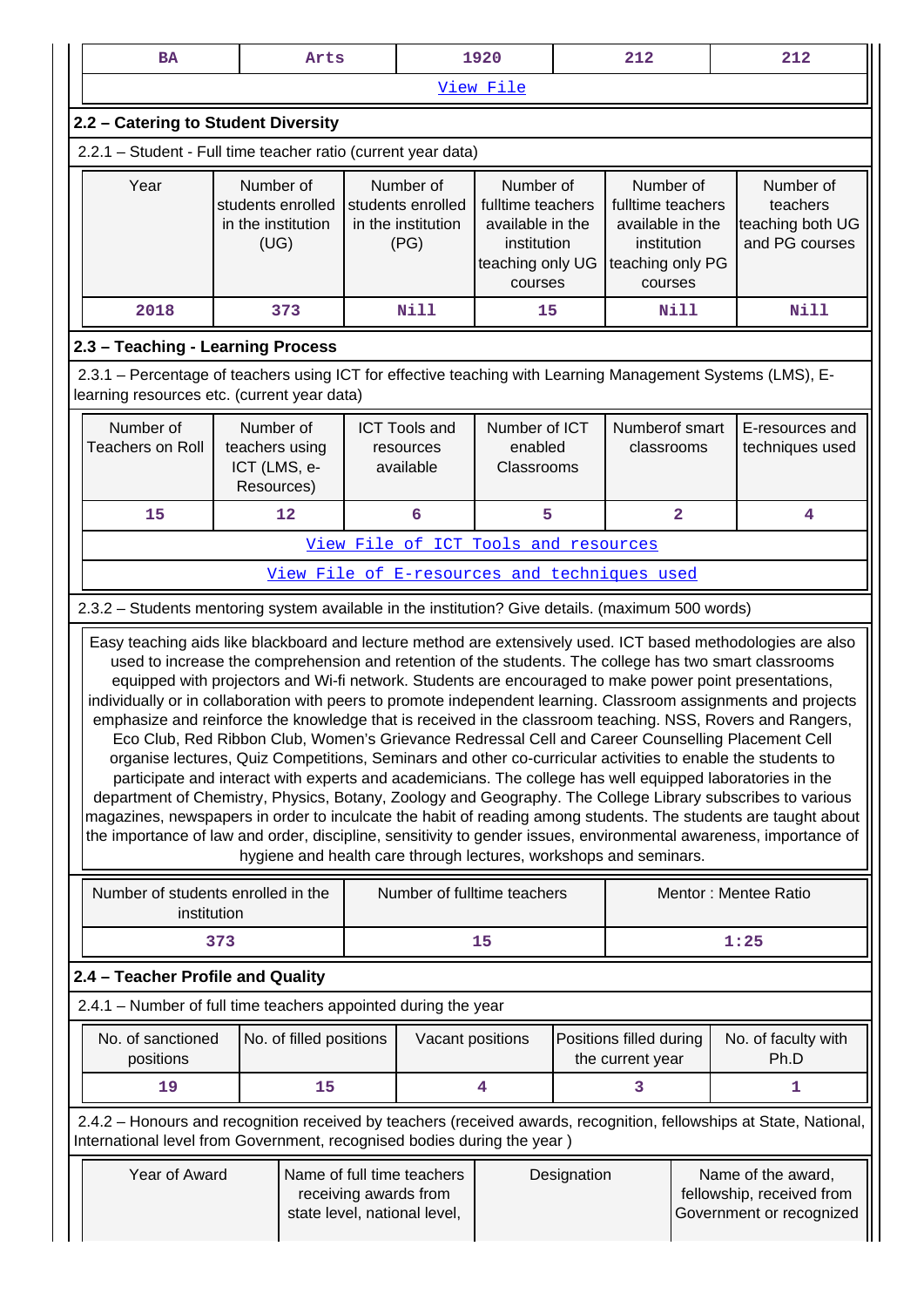|                                                                                                                                |                | international level |                        |                                                                |                                                                                                                 | bodies                                                                        |  |
|--------------------------------------------------------------------------------------------------------------------------------|----------------|---------------------|------------------------|----------------------------------------------------------------|-----------------------------------------------------------------------------------------------------------------|-------------------------------------------------------------------------------|--|
| 2018<br>Nem raj                                                                                                                |                |                     | Assistant<br>Professor |                                                                | Received Gold<br>Medal for standing<br>1st in M.Sc. in<br>24th convocation of<br>HP UNIVERSITY<br><b>SHIMLA</b> |                                                                               |  |
|                                                                                                                                |                |                     | View File              |                                                                |                                                                                                                 |                                                                               |  |
| 2.5 - Evaluation Process and Reforms                                                                                           |                |                     |                        |                                                                |                                                                                                                 |                                                                               |  |
| 2.5.1 – Number of days from the date of semester-end/ year- end examination till the declaration of results during<br>the year |                |                     |                        |                                                                |                                                                                                                 |                                                                               |  |
| Programme Name                                                                                                                 | Programme Code | Semester/year       |                        | Last date of the last<br>semester-end/year-<br>end examination |                                                                                                                 | Date of declaration of<br>results of semester-<br>end/year-end<br>examination |  |
| <b>BA</b>                                                                                                                      |                |                     | 6th Sem                | 18/05/2019                                                     |                                                                                                                 | 03/07/2019                                                                    |  |
| <b>BA</b>                                                                                                                      |                |                     | 4th Sem                | 18/05/2019                                                     |                                                                                                                 | 12/09/2019                                                                    |  |
| <b>BA</b>                                                                                                                      |                |                     | 1st Year               | 18/05/2019                                                     |                                                                                                                 | 12/09/2019                                                                    |  |
| <b>BSC</b>                                                                                                                     |                |                     | 6th Sem                | 18/05/2019                                                     |                                                                                                                 | 03/07/2019                                                                    |  |
| <b>BSC</b>                                                                                                                     |                |                     | 4th Sem                | 18/05/2019                                                     |                                                                                                                 | 12/09/2019                                                                    |  |
| <b>BSC</b>                                                                                                                     |                |                     | 1st Year               | 18/05/2019                                                     |                                                                                                                 | 12/09/2019                                                                    |  |
| <b>BCom</b>                                                                                                                    |                |                     | 6th Sem                | 18/05/2019                                                     |                                                                                                                 | 03/07/2019                                                                    |  |
| <b>BCom</b>                                                                                                                    |                |                     | 4th Sem                | 18/05/2019                                                     |                                                                                                                 | 12/09/2019                                                                    |  |
| <b>BCom</b>                                                                                                                    |                |                     | 1st Year               | 18/05/2019                                                     |                                                                                                                 | 12/09/2019                                                                    |  |
| View File                                                                                                                      |                |                     |                        |                                                                |                                                                                                                 |                                                                               |  |

2.5.2 – Reforms initiated on Continuous Internal Evaluation(CIE) system at the institutional level (250 words)

 **It is mandatory for all colleges to follow and adopt all the evaluation directions issued by the H.P. University. The university has taken various initiatives from time to time to improve the level of education like Annual System, Semester System, CBCS system and now again Annual System. Assessment and evaluation form an integral part of the entire educational process. Throughout the semester, academic performance of the students is evaluated by the teachers through class-tests, presentations, mid-term tests and seminars. Internal assessment is based on the performance of students and their attendance in the class. Students of the Art Stream are judged through group discussions, paper presentations and written tests. In the Science Stream practicals are a means to assess their understanding of theory. Vivas are also taken during practicals to check the practical knowledge of students. Questions are asked in the class by teachers to check the understanding of the students vis a vis what they are being taught. Wherever and whenever required modifications are made. Students who have weak communication skills in English are also helped by taking support from the Department of English. At the end of the semester students are awarded assessment in a systematic manner.**

 2.5.3 – Academic calendar prepared and adhered for conduct of Examination and other related matters (250 words)

 **Govt College, Naura follows the Academic Calendar and Examination Schedule as set by the Himachal Pradesh University, Shimla. The information is available on the university website. • The students are informed about the allocation of marks and evaluation process through the classroom. This information is also**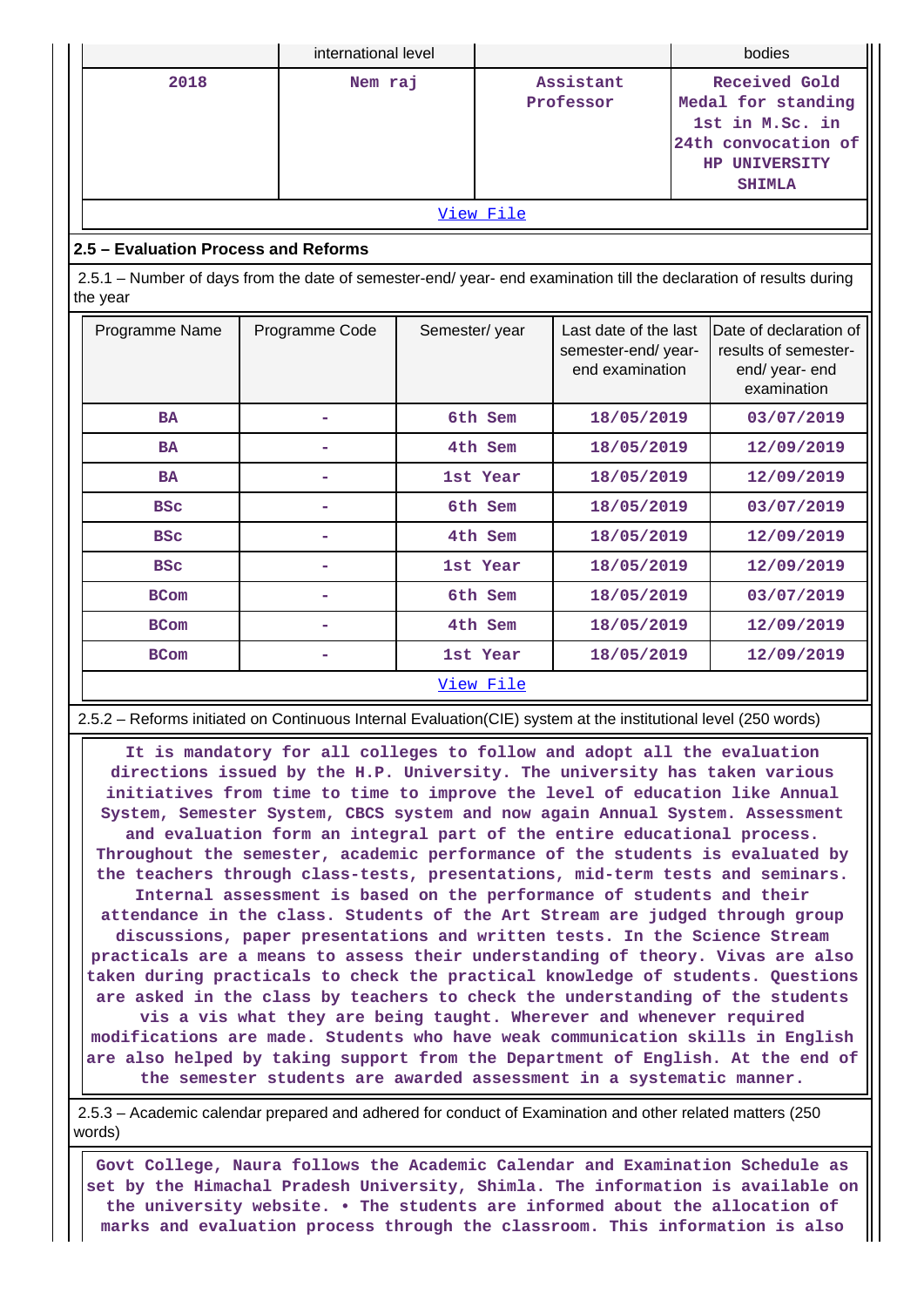**displayed on the college notice board. • The quality of education is maintained in the college through the administration and the teaching staff. Teacher wise Time-Table is framed at the beginning of every session. The academic and cultural activities to be performed are communicated through the academic calendar of the college. The IQAC ensures that everything is done and recorded in a systematic manner. • The attendance of the students is submitted in the office before the commencement of the next session. This attendance also has to be uploaded on the university website as 75 attendance is mandatory for the students in order to appear in the examination. • Students are regularly given tests and assignments. They are also required to make presentations. This record remains with the teacher concerned. The assessment also has to be uploaded on the university website. • Practical exams for Science students are conducted by the teachers and the marks are uploaded on the university website.**

# **2.6 – Student Performance and Learning Outcomes**

 2.6.1 – Program outcomes, program specific outcomes and course outcomes for all programs offered by the institution are stated and displayed in website of the institution (to provide the weblink)

<http://www.gcnaura.in/images/uploads/files/course%20out%20come.pdf>

2.6.2 – Pass percentage of students

| Programme<br>Code | Programme<br>Name | Programme<br>Specialization | Number of<br>students<br>appeared in the<br>final year<br>examination | Number of<br>students passed<br>in final year<br>examination | Pass Percentage |  |
|-------------------|-------------------|-----------------------------|-----------------------------------------------------------------------|--------------------------------------------------------------|-----------------|--|
| <b>BA</b>         | <b>BA</b>         |                             | 68                                                                    | 29                                                           | 42.6            |  |
| <b>BCOM</b>       | <b>BCom</b>       |                             | 31                                                                    | 19                                                           | 61.2            |  |
|                   | View File         |                             |                                                                       |                                                              |                 |  |

# **2.7 – Student Satisfaction Survey**

 2.7.1 – Student Satisfaction Survey (SSS) on overall institutional performance (Institution may design the questionnaire) (results and details be provided as weblink)

[http://www.gcnaura.in/images/uploads/files/students\\_satisfaction\\_survey.pdf](http://www.gcnaura.in/images/uploads/files/students_satisfaction_survey.pdf)

# **CRITERION III – RESEARCH, INNOVATIONS AND EXTENSION**

# **3.1 – Resource Mobilization for Research**

3.1.1 – Research funds sanctioned and received from various agencies, industry and other organisations

| Nature of the Project      | <b>Duration</b>   | Name of the funding<br>agency                                                                       | Total grant<br>sanctioned | Amount received<br>during the year |  |  |  |
|----------------------------|-------------------|-----------------------------------------------------------------------------------------------------|---------------------------|------------------------------------|--|--|--|
| Nill                       |                   | <b>NIL</b>                                                                                          |                           |                                    |  |  |  |
|                            | No file uploaded. |                                                                                                     |                           |                                    |  |  |  |
| 3.2 - Innovation Ecosystem |                   |                                                                                                     |                           |                                    |  |  |  |
| 221                        |                   | Markebone Cominate Conducted on Intellectual Dreporty Bights (IDD) and Industry Academia Innovative |                           |                                    |  |  |  |

 3.2.1 – Workshops/Seminars Conducted on Intellectual Property Rights (IPR) and Industry-Academia Innovative practices during the year

| Title of workshop/seminar                                                                            |                 | Name of the Dept. |                 |  | Date          |          |  |
|------------------------------------------------------------------------------------------------------|-----------------|-------------------|-----------------|--|---------------|----------|--|
| <b>NIL</b>                                                                                           |                 | <b>NIL</b>        |                 |  |               |          |  |
| 3.2.2 - Awards for Innovation won by Institution/Teachers/Research scholars/Students during the year |                 |                   |                 |  |               |          |  |
| Title of the innovation                                                                              | Name of Awardee |                   | Awarding Agency |  | Date of award | Category |  |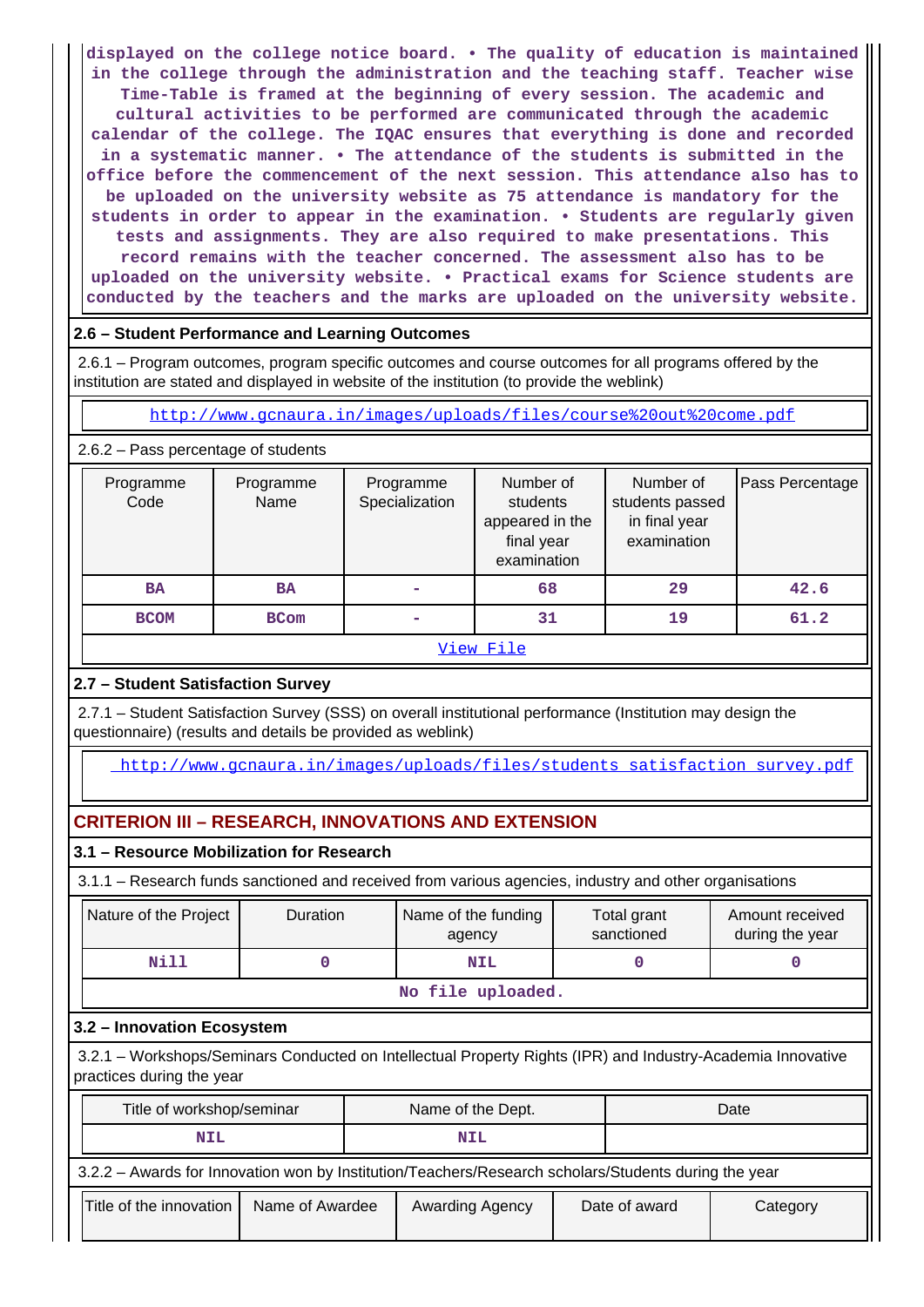| <b>NIL</b>                                                                                                                                                            |                                                                                                                | <b>NIL</b>    |                  |                        | <b>NIL</b>              |                       | <b>Nill</b>                   |                                                                    |               | <b>NIL</b>                                                         |
|-----------------------------------------------------------------------------------------------------------------------------------------------------------------------|----------------------------------------------------------------------------------------------------------------|---------------|------------------|------------------------|-------------------------|-----------------------|-------------------------------|--------------------------------------------------------------------|---------------|--------------------------------------------------------------------|
|                                                                                                                                                                       |                                                                                                                |               |                  | No file uploaded.      |                         |                       |                               |                                                                    |               |                                                                    |
| 3.2.3 – No. of Incubation centre created, start-ups incubated on campus during the year                                                                               |                                                                                                                |               |                  |                        |                         |                       |                               |                                                                    |               |                                                                    |
| Incubation<br>Center                                                                                                                                                  | Name                                                                                                           |               | Sponsered By     |                        | Name of the<br>Start-up |                       | Nature of Start-<br><b>up</b> |                                                                    |               | Date of<br>Commencement                                            |
| <b>NIL</b>                                                                                                                                                            |                                                                                                                | <b>NIL</b>    |                  | <b>NIL</b>             |                         | <b>NIL</b>            |                               | <b>NIL</b>                                                         |               | Nill                                                               |
|                                                                                                                                                                       |                                                                                                                |               |                  | No file uploaded.      |                         |                       |                               |                                                                    |               |                                                                    |
| 3.3 - Research Publications and Awards                                                                                                                                |                                                                                                                |               |                  |                        |                         |                       |                               |                                                                    |               |                                                                    |
| 3.3.1 - Incentive to the teachers who receive recognition/awards                                                                                                      |                                                                                                                |               |                  |                        |                         |                       |                               |                                                                    |               |                                                                    |
|                                                                                                                                                                       | <b>State</b>                                                                                                   |               |                  | National               |                         |                       |                               |                                                                    | International |                                                                    |
|                                                                                                                                                                       | $\mathbf 0$                                                                                                    |               |                  | 0                      |                         |                       |                               |                                                                    | 0             |                                                                    |
| 3.3.2 - Ph. Ds awarded during the year (applicable for PG College, Research Center)                                                                                   |                                                                                                                |               |                  |                        |                         |                       |                               |                                                                    |               |                                                                    |
|                                                                                                                                                                       | Name of the Department                                                                                         |               |                  |                        |                         |                       | Number of PhD's Awarded       |                                                                    |               |                                                                    |
|                                                                                                                                                                       |                                                                                                                | <b>NIL</b>    |                  |                        |                         |                       |                               | Nill                                                               |               |                                                                    |
|                                                                                                                                                                       |                                                                                                                |               |                  |                        |                         |                       |                               |                                                                    |               |                                                                    |
|                                                                                                                                                                       | 3.3.3 - Research Publications in the Journals notified on UGC website during the year<br>Number of Publication |               |                  |                        |                         |                       |                               |                                                                    |               |                                                                    |
| <b>Type</b>                                                                                                                                                           |                                                                                                                |               | Department       |                        |                         |                       |                               | Average Impact Factor (if<br>any)                                  |               |                                                                    |
| Nill                                                                                                                                                                  |                                                                                                                |               | <b>NIL</b>       |                        |                         | Nill                  |                               |                                                                    | $\mathbf 0$   |                                                                    |
| No file uploaded.                                                                                                                                                     |                                                                                                                |               |                  |                        |                         |                       |                               |                                                                    |               |                                                                    |
| 3.3.4 – Books and Chapters in edited Volumes / Books published, and papers in National/International Conference<br>Proceedings per Teacher during the year            |                                                                                                                |               |                  |                        |                         |                       |                               |                                                                    |               |                                                                    |
|                                                                                                                                                                       | Department                                                                                                     |               |                  |                        |                         |                       | <b>Number of Publication</b>  |                                                                    |               |                                                                    |
|                                                                                                                                                                       |                                                                                                                | <b>NIL</b>    |                  |                        |                         |                       |                               | Nill                                                               |               |                                                                    |
|                                                                                                                                                                       |                                                                                                                |               |                  | No file uploaded.      |                         |                       |                               |                                                                    |               |                                                                    |
| 3.3.5 - Bibliometrics of the publications during the last Academic year based on average citation index in Scopus/<br>Web of Science or PubMed/ Indian Citation Index |                                                                                                                |               |                  |                        |                         |                       |                               |                                                                    |               |                                                                    |
| Title of the<br>Paper                                                                                                                                                 | Name of<br>Author                                                                                              |               | Title of journal | Year of<br>publication |                         | <b>Citation Index</b> |                               | Institutional<br>affiliation as<br>mentioned in<br>the publication |               | Number of<br>citations<br>excluding self<br>citation               |
| <b>NIL</b>                                                                                                                                                            | <b>NIL</b>                                                                                                     |               | <b>NIL</b>       |                        | Nill                    | 0                     |                               | <b>NIL</b>                                                         |               | Nill                                                               |
|                                                                                                                                                                       |                                                                                                                |               |                  | No file uploaded.      |                         |                       |                               |                                                                    |               |                                                                    |
| 3.3.6 - h-Index of the Institutional Publications during the year. (based on Scopus/ Web of science)                                                                  |                                                                                                                |               |                  |                        |                         |                       |                               |                                                                    |               |                                                                    |
| Title of the<br>Paper                                                                                                                                                 | Name of<br>Author                                                                                              |               | Title of journal |                        | Year of<br>publication  | h-index               |                               | Number of<br>citations<br>excluding self<br>citation               |               | Institutional<br>affiliation as<br>mentioned in<br>the publication |
| <b>NIL</b>                                                                                                                                                            | <b>NIL</b>                                                                                                     |               | <b>NIL</b>       |                        | <b>Nill</b>             | <b>Nill</b>           |                               | <b>Nill</b>                                                        |               | 0                                                                  |
|                                                                                                                                                                       |                                                                                                                |               |                  | No file uploaded.      |                         |                       |                               |                                                                    |               |                                                                    |
| 3.3.7 - Faculty participation in Seminars/Conferences and Symposia during the year:                                                                                   |                                                                                                                |               |                  |                        |                         |                       |                               |                                                                    |               |                                                                    |
| Number of Faculty                                                                                                                                                     |                                                                                                                | International |                  | National               |                         |                       | <b>State</b>                  |                                                                    |               | Local                                                              |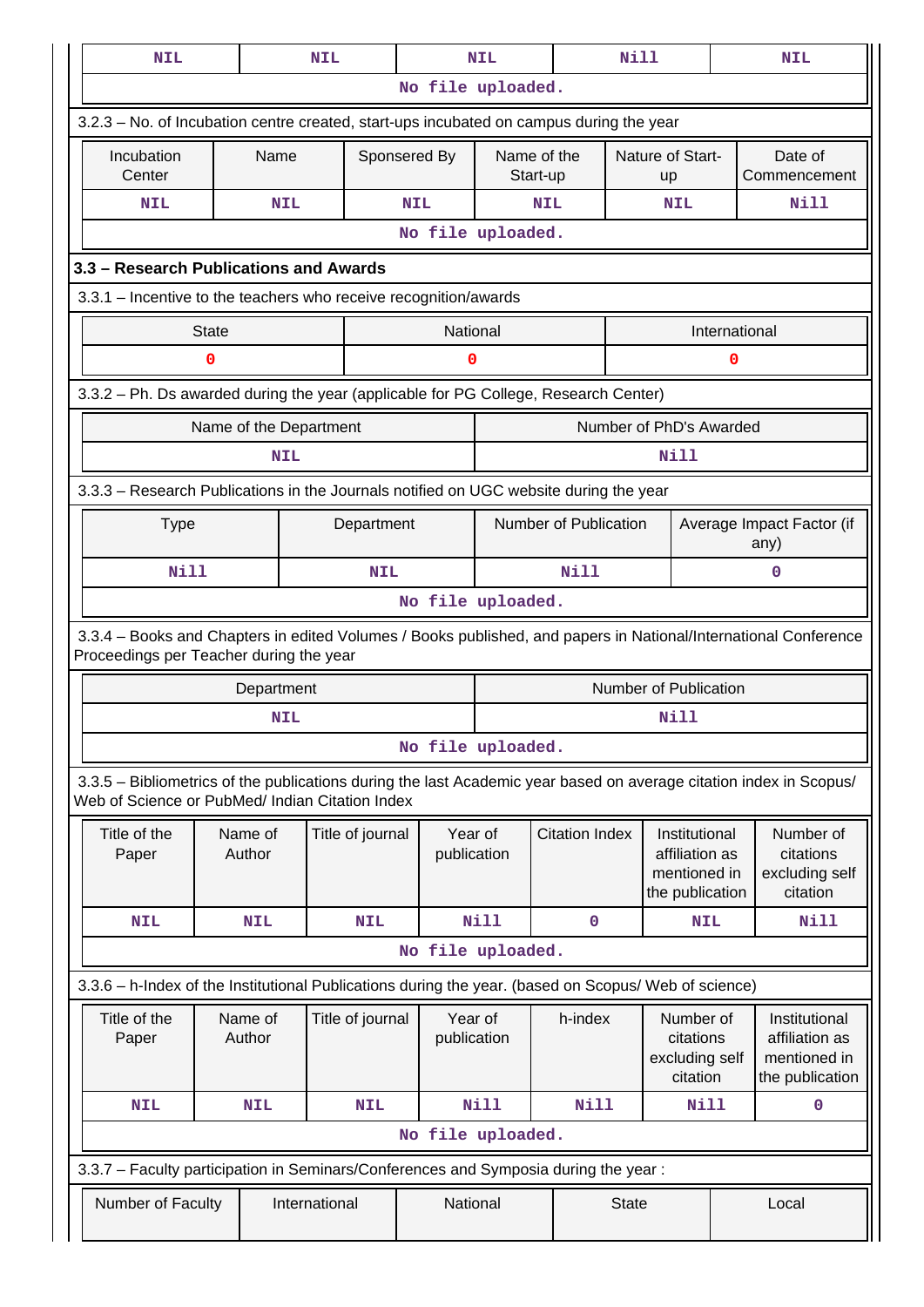| Presented<br>papers                                                                                                                                                                                                |                                                                                     | 1                                                  |                        | <b>Nill</b>                                              | <b>Nill</b>                                             | Nill                                                     |                                                                                                                                                          |  |  |  |  |  |
|--------------------------------------------------------------------------------------------------------------------------------------------------------------------------------------------------------------------|-------------------------------------------------------------------------------------|----------------------------------------------------|------------------------|----------------------------------------------------------|---------------------------------------------------------|----------------------------------------------------------|----------------------------------------------------------------------------------------------------------------------------------------------------------|--|--|--|--|--|
|                                                                                                                                                                                                                    |                                                                                     |                                                    |                        | View File                                                |                                                         |                                                          |                                                                                                                                                          |  |  |  |  |  |
| 3.4 - Extension Activities                                                                                                                                                                                         |                                                                                     |                                                    |                        |                                                          |                                                         |                                                          |                                                                                                                                                          |  |  |  |  |  |
| 3.4.1 – Number of extension and outreach programmes conducted in collaboration with industry, community and<br>Non- Government Organisations through NSS/NCC/Red cross/Youth Red Cross (YRC) etc., during the year |                                                                                     |                                                    |                        |                                                          |                                                         |                                                          |                                                                                                                                                          |  |  |  |  |  |
| Title of the activities                                                                                                                                                                                            |                                                                                     | Organising unit/agency/<br>collaborating agency    |                        | Number of teachers<br>participated in such<br>activities |                                                         | Number of students<br>participated in such<br>activities |                                                                                                                                                          |  |  |  |  |  |
| Red Ribbon Club<br>Hemoglobin(Hb)<br>in Collaboration<br>test camp<br>with Health<br>Department Dheera                                                                                                             |                                                                                     |                                                    |                        | 3                                                        |                                                         | 42                                                       |                                                                                                                                                          |  |  |  |  |  |
|                                                                                                                                                                                                                    | Suraksha Seminar<br>NSS in<br>Collaboration with<br><b>Umesh Gas Agency</b><br>Droh |                                                    |                        |                                                          | $\mathbf{1}$                                            |                                                          | 80                                                                                                                                                       |  |  |  |  |  |
| Blood donation<br>Red Ribbon Club<br>in Collaboration<br>Camp<br>with Satya Sai<br>Samiti Dheera                                                                                                                   |                                                                                     |                                                    |                        | $\overline{2}$                                           |                                                         | 42                                                       |                                                                                                                                                          |  |  |  |  |  |
| View File                                                                                                                                                                                                          |                                                                                     |                                                    |                        |                                                          |                                                         |                                                          |                                                                                                                                                          |  |  |  |  |  |
| 3.4.2 - Awards and recognition received for extension activities from Government and other recognized bodies<br>during the year                                                                                    |                                                                                     |                                                    |                        |                                                          |                                                         |                                                          |                                                                                                                                                          |  |  |  |  |  |
| Name of the activity                                                                                                                                                                                               |                                                                                     | Award/Recognition                                  |                        |                                                          | <b>Awarding Bodies</b>                                  |                                                          | Number of students<br><b>Benefited</b>                                                                                                                   |  |  |  |  |  |
| <b>NIL</b>                                                                                                                                                                                                         |                                                                                     | <b>NIL</b>                                         |                        |                                                          | <b>NIL</b>                                              |                                                          | Nill                                                                                                                                                     |  |  |  |  |  |
|                                                                                                                                                                                                                    |                                                                                     |                                                    |                        | No file uploaded.                                        |                                                         |                                                          |                                                                                                                                                          |  |  |  |  |  |
| 3.4.3 - Students participating in extension activities with Government Organisations, Non-Government<br>Organisations and programmes such as Swachh Bharat, Aids Awareness, Gender Issue, etc. during the year     |                                                                                     |                                                    |                        |                                                          |                                                         |                                                          |                                                                                                                                                          |  |  |  |  |  |
| Name of the scheme                                                                                                                                                                                                 |                                                                                     | Organising unit/Agen<br>cy/collaborating<br>agency | Name of the activity   |                                                          | Number of teachers<br>participated in such<br>activites |                                                          | Number of students<br>participated in such<br>activites                                                                                                  |  |  |  |  |  |
| Rashtriya<br>Swachta Diwas                                                                                                                                                                                         |                                                                                     | <b>NSS</b>                                         |                        | cleanliness                                              | 1                                                       |                                                          | 50                                                                                                                                                       |  |  |  |  |  |
| World Aids<br>Day                                                                                                                                                                                                  |                                                                                     | Red Ribbon<br>Club                                 | Declamation<br>Contest | Rally and                                                | 15                                                      |                                                          | 310                                                                                                                                                      |  |  |  |  |  |
|                                                                                                                                                                                                                    |                                                                                     |                                                    |                        | View File                                                |                                                         |                                                          |                                                                                                                                                          |  |  |  |  |  |
| 3.5 - Collaborations                                                                                                                                                                                               |                                                                                     |                                                    |                        |                                                          |                                                         |                                                          |                                                                                                                                                          |  |  |  |  |  |
| 3.5.1 – Number of Collaborative activities for research, faculty exchange, student exchange during the year                                                                                                        |                                                                                     |                                                    |                        |                                                          |                                                         |                                                          |                                                                                                                                                          |  |  |  |  |  |
| Nature of activity                                                                                                                                                                                                 |                                                                                     | Participant                                        |                        |                                                          | Source of financial support                             |                                                          | Duration                                                                                                                                                 |  |  |  |  |  |
| <b>NIL</b>                                                                                                                                                                                                         |                                                                                     | <b>NIL</b>                                         |                        |                                                          | <b>NIL</b>                                              |                                                          | 0                                                                                                                                                        |  |  |  |  |  |
|                                                                                                                                                                                                                    |                                                                                     |                                                    |                        | No file uploaded.                                        |                                                         |                                                          |                                                                                                                                                          |  |  |  |  |  |
|                                                                                                                                                                                                                    |                                                                                     |                                                    |                        |                                                          |                                                         |                                                          | 3.5.2 - Linkages with institutions/industries for internship, on-the- job training, project work, sharing of research<br>facilities etc. during the year |  |  |  |  |  |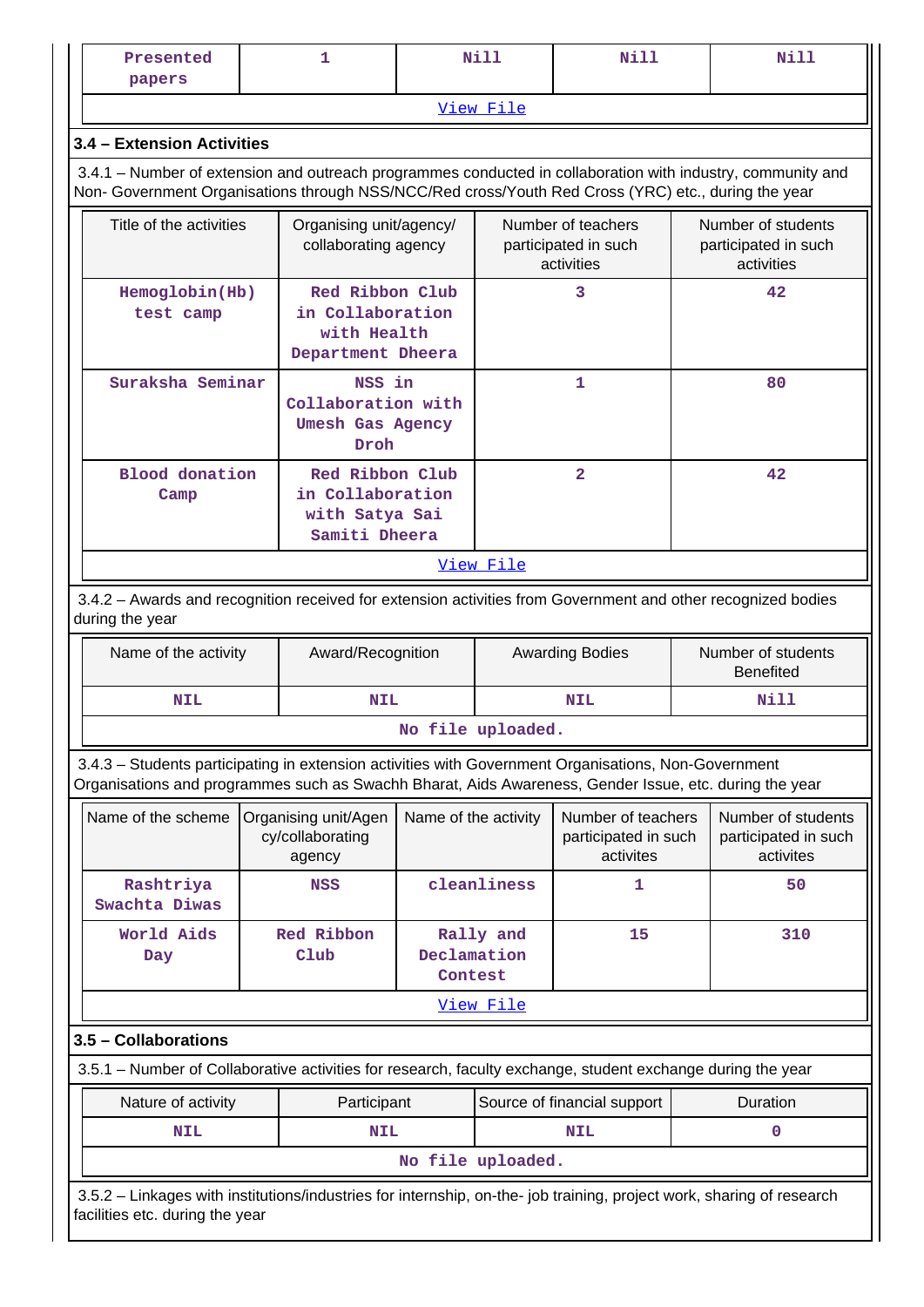| Nature of linkage                                                                           | Title of the<br>linkage                                                                                                                                                                                                                                 |             | Name of the<br>partnering<br>institution/<br>industry<br>/research lab<br>with contact<br>details |                   |                                                | <b>Duration From</b> | <b>Duration To</b> |                                 | Participant                                                                                                            |
|---------------------------------------------------------------------------------------------|---------------------------------------------------------------------------------------------------------------------------------------------------------------------------------------------------------------------------------------------------------|-------------|---------------------------------------------------------------------------------------------------|-------------------|------------------------------------------------|----------------------|--------------------|---------------------------------|------------------------------------------------------------------------------------------------------------------------|
| <b>NIL</b>                                                                                  |                                                                                                                                                                                                                                                         | <b>NIL</b>  | <b>NIL</b>                                                                                        |                   |                                                | <b>Nill</b>          |                    | <b>Nill</b>                     | 0                                                                                                                      |
|                                                                                             |                                                                                                                                                                                                                                                         |             |                                                                                                   | No file uploaded. |                                                |                      |                    |                                 |                                                                                                                        |
| houses etc. during the year                                                                 |                                                                                                                                                                                                                                                         |             |                                                                                                   |                   |                                                |                      |                    |                                 | 3.5.3 – MoUs signed with institutions of national, international importance, other universities, industries, corporate |
| Organisation                                                                                |                                                                                                                                                                                                                                                         |             | Date of MoU signed                                                                                |                   |                                                | Purpose/Activities   |                    |                                 | Number of<br>students/teachers<br>participated under MoUs                                                              |
| <b>NIL</b>                                                                                  |                                                                                                                                                                                                                                                         |             | <b>Nill</b>                                                                                       |                   |                                                | <b>NIL</b>           |                    |                                 | Nill                                                                                                                   |
|                                                                                             |                                                                                                                                                                                                                                                         |             |                                                                                                   | No file uploaded. |                                                |                      |                    |                                 |                                                                                                                        |
| <b>CRITERION IV - INFRASTRUCTURE AND LEARNING RESOURCES</b>                                 |                                                                                                                                                                                                                                                         |             |                                                                                                   |                   |                                                |                      |                    |                                 |                                                                                                                        |
| 4.1 - Physical Facilities                                                                   |                                                                                                                                                                                                                                                         |             |                                                                                                   |                   |                                                |                      |                    |                                 |                                                                                                                        |
| 4.1.1 - Budget allocation, excluding salary for infrastructure augmentation during the year |                                                                                                                                                                                                                                                         |             |                                                                                                   |                   |                                                |                      |                    |                                 |                                                                                                                        |
| Budget allocated for infrastructure augmentation                                            |                                                                                                                                                                                                                                                         |             |                                                                                                   |                   | Budget utilized for infrastructure development |                      |                    |                                 |                                                                                                                        |
| 0                                                                                           |                                                                                                                                                                                                                                                         |             |                                                                                                   |                   | 0                                              |                      |                    |                                 |                                                                                                                        |
| 4.1.2 - Details of augmentation in infrastructure facilities during the year                |                                                                                                                                                                                                                                                         |             |                                                                                                   |                   |                                                |                      |                    |                                 |                                                                                                                        |
|                                                                                             | <b>Facilities</b><br><b>Existing or Newly Added</b>                                                                                                                                                                                                     |             |                                                                                                   |                   |                                                |                      |                    |                                 |                                                                                                                        |
|                                                                                             |                                                                                                                                                                                                                                                         | <b>Nill</b> |                                                                                                   |                   |                                                |                      |                    | Existing                        |                                                                                                                        |
|                                                                                             |                                                                                                                                                                                                                                                         |             |                                                                                                   | No file uploaded. |                                                |                      |                    |                                 |                                                                                                                        |
| 4.2 - Library as a Learning Resource                                                        |                                                                                                                                                                                                                                                         |             |                                                                                                   |                   |                                                |                      |                    |                                 |                                                                                                                        |
| 4.2.1 - Library is automated {Integrated Library Management System (ILMS)}                  |                                                                                                                                                                                                                                                         |             |                                                                                                   |                   |                                                |                      |                    |                                 |                                                                                                                        |
| Name of the ILMS<br>software                                                                |                                                                                                                                                                                                                                                         |             | Nature of automation (fully<br>or patially)                                                       |                   |                                                | Version              |                    | Year of automation              |                                                                                                                        |
| SOUL 2.0                                                                                    |                                                                                                                                                                                                                                                         |             | Fully                                                                                             |                   |                                                | 2.0                  |                    |                                 | 2018                                                                                                                   |
| 4.2.2 - Library Services                                                                    |                                                                                                                                                                                                                                                         |             |                                                                                                   |                   |                                                |                      |                    |                                 |                                                                                                                        |
| Library<br>Service Type                                                                     |                                                                                                                                                                                                                                                         | Existing    |                                                                                                   |                   | Newly Added                                    |                      |                    |                                 | Total                                                                                                                  |
| Text<br><b>Books</b>                                                                        | 2251                                                                                                                                                                                                                                                    |             | 857433                                                                                            |                   | 489                                            | 101290               |                    | 2740                            | 958723                                                                                                                 |
| Reference<br><b>Books</b>                                                                   | 102                                                                                                                                                                                                                                                     |             | 12240                                                                                             | 192               |                                                | 67011                |                    | 294                             | 79251                                                                                                                  |
|                                                                                             |                                                                                                                                                                                                                                                         |             |                                                                                                   |                   | View File                                      |                      |                    |                                 |                                                                                                                        |
|                                                                                             | 4.2.3 - E-content developed by teachers such as: e-PG- Pathshala, CEC (under e-PG- Pathshala CEC (Under<br>Graduate) SWAYAM other MOOCs platform NPTEL/NMEICT/any other Government initiatives & institutional<br>(Learning Management System (LMS) etc |             |                                                                                                   |                   |                                                |                      |                    |                                 |                                                                                                                        |
| Name of the Teacher                                                                         |                                                                                                                                                                                                                                                         |             | Name of the Module                                                                                |                   | Platform on which module<br>is developed       |                      |                    | Date of launching e-<br>content |                                                                                                                        |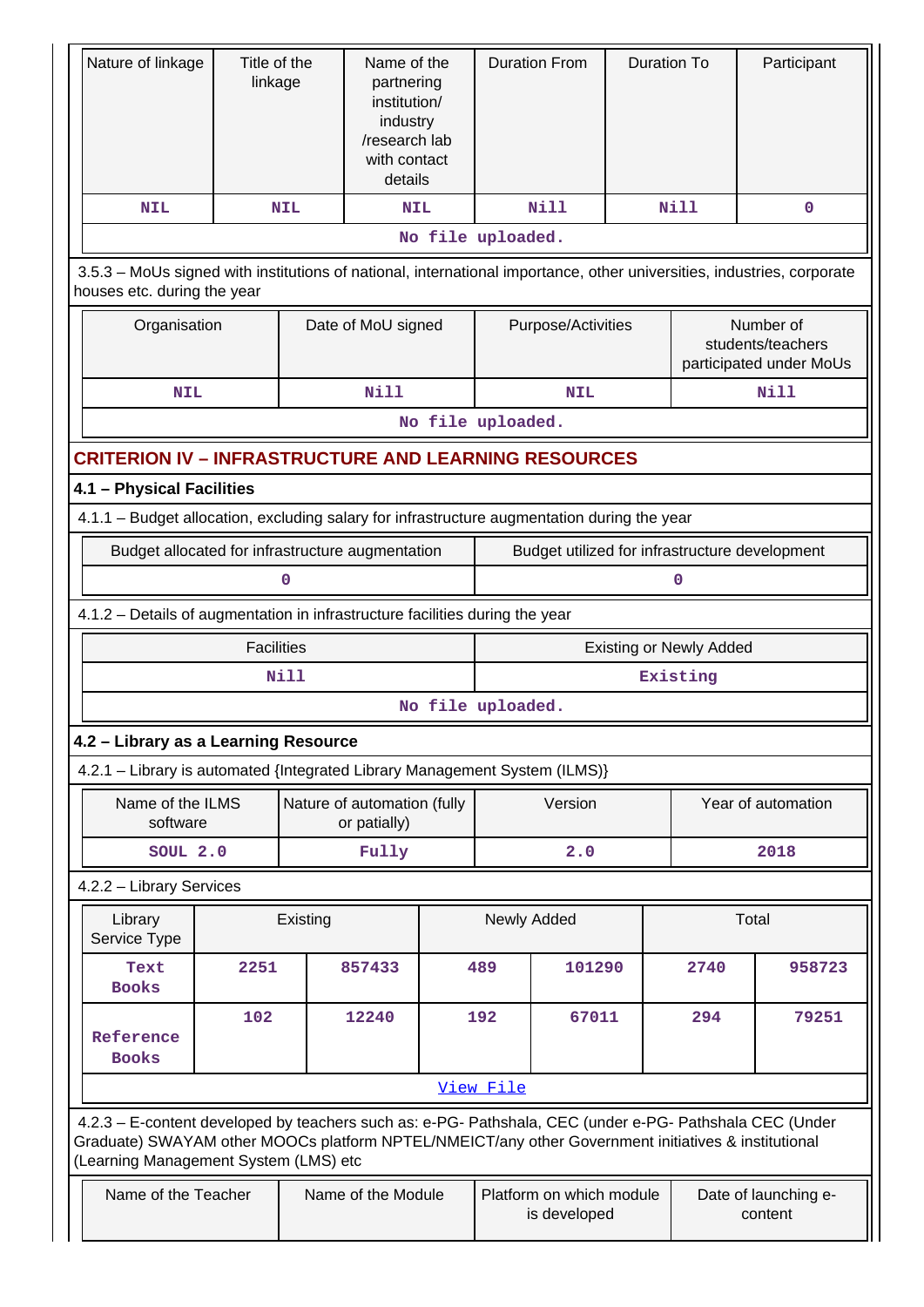|                                                                                                                         | <b>Nill</b><br><b>NIL</b><br><b>NIL</b><br><b>NIL</b>                                                                                                                                                                                                                                                                                                                                                                                                                                                                                                                                                                                                                                                                                                                                                                                                                                                                                                                                                                                                                                                                                                                                                                                                                                                                                                                                                                                                                                                                                                                                                                                                                             |                                           |                 |                                                                                                                                                                                                                                  |                            |                                           |             |                 |                                                                |    |               |
|-------------------------------------------------------------------------------------------------------------------------|-----------------------------------------------------------------------------------------------------------------------------------------------------------------------------------------------------------------------------------------------------------------------------------------------------------------------------------------------------------------------------------------------------------------------------------------------------------------------------------------------------------------------------------------------------------------------------------------------------------------------------------------------------------------------------------------------------------------------------------------------------------------------------------------------------------------------------------------------------------------------------------------------------------------------------------------------------------------------------------------------------------------------------------------------------------------------------------------------------------------------------------------------------------------------------------------------------------------------------------------------------------------------------------------------------------------------------------------------------------------------------------------------------------------------------------------------------------------------------------------------------------------------------------------------------------------------------------------------------------------------------------------------------------------------------------|-------------------------------------------|-----------------|----------------------------------------------------------------------------------------------------------------------------------------------------------------------------------------------------------------------------------|----------------------------|-------------------------------------------|-------------|-----------------|----------------------------------------------------------------|----|---------------|
|                                                                                                                         |                                                                                                                                                                                                                                                                                                                                                                                                                                                                                                                                                                                                                                                                                                                                                                                                                                                                                                                                                                                                                                                                                                                                                                                                                                                                                                                                                                                                                                                                                                                                                                                                                                                                                   |                                           |                 |                                                                                                                                                                                                                                  |                            | No file uploaded.                         |             |                 |                                                                |    |               |
|                                                                                                                         |                                                                                                                                                                                                                                                                                                                                                                                                                                                                                                                                                                                                                                                                                                                                                                                                                                                                                                                                                                                                                                                                                                                                                                                                                                                                                                                                                                                                                                                                                                                                                                                                                                                                                   | 4.3 - IT Infrastructure                   |                 |                                                                                                                                                                                                                                  |                            |                                           |             |                 |                                                                |    |               |
|                                                                                                                         |                                                                                                                                                                                                                                                                                                                                                                                                                                                                                                                                                                                                                                                                                                                                                                                                                                                                                                                                                                                                                                                                                                                                                                                                                                                                                                                                                                                                                                                                                                                                                                                                                                                                                   | 4.3.1 - Technology Upgradation (overall)  |                 |                                                                                                                                                                                                                                  |                            |                                           |             |                 |                                                                |    |               |
|                                                                                                                         | <b>Type</b>                                                                                                                                                                                                                                                                                                                                                                                                                                                                                                                                                                                                                                                                                                                                                                                                                                                                                                                                                                                                                                                                                                                                                                                                                                                                                                                                                                                                                                                                                                                                                                                                                                                                       | <b>Total Co</b><br>mputers                | Computer<br>Lab | Internet                                                                                                                                                                                                                         | <b>Browsing</b><br>centers | Computer<br>Centers                       | Office      | Departme<br>nts | Available<br><b>Bandwidt</b><br>h (MBPS/<br>GBPS)              |    | <b>Others</b> |
|                                                                                                                         | Existin<br>g                                                                                                                                                                                                                                                                                                                                                                                                                                                                                                                                                                                                                                                                                                                                                                                                                                                                                                                                                                                                                                                                                                                                                                                                                                                                                                                                                                                                                                                                                                                                                                                                                                                                      | 41                                        | $\mathbf{1}$    | 41                                                                                                                                                                                                                               | 41                         | $\mathbf{1}$                              | 4           | 4               |                                                                | 50 | $\mathbf 0$   |
|                                                                                                                         | Added                                                                                                                                                                                                                                                                                                                                                                                                                                                                                                                                                                                                                                                                                                                                                                                                                                                                                                                                                                                                                                                                                                                                                                                                                                                                                                                                                                                                                                                                                                                                                                                                                                                                             | 0                                         | $\mathbf 0$     | $\mathbf 0$                                                                                                                                                                                                                      | $\mathbf 0$                | 0                                         | $\mathbf 0$ | $\mathbf{0}$    |                                                                | 0  | $\mathbf 0$   |
|                                                                                                                         | Total                                                                                                                                                                                                                                                                                                                                                                                                                                                                                                                                                                                                                                                                                                                                                                                                                                                                                                                                                                                                                                                                                                                                                                                                                                                                                                                                                                                                                                                                                                                                                                                                                                                                             | 41                                        | $\mathbf{1}$    | 41                                                                                                                                                                                                                               | 41                         | 1                                         | 4           | 4               |                                                                | 50 | 0             |
|                                                                                                                         |                                                                                                                                                                                                                                                                                                                                                                                                                                                                                                                                                                                                                                                                                                                                                                                                                                                                                                                                                                                                                                                                                                                                                                                                                                                                                                                                                                                                                                                                                                                                                                                                                                                                                   |                                           |                 | 4.3.2 - Bandwidth available of internet connection in the Institution (Leased line)                                                                                                                                              |                            |                                           |             |                 |                                                                |    |               |
|                                                                                                                         |                                                                                                                                                                                                                                                                                                                                                                                                                                                                                                                                                                                                                                                                                                                                                                                                                                                                                                                                                                                                                                                                                                                                                                                                                                                                                                                                                                                                                                                                                                                                                                                                                                                                                   |                                           |                 |                                                                                                                                                                                                                                  |                            | 50 MBPS/ GBPS                             |             |                 |                                                                |    |               |
|                                                                                                                         |                                                                                                                                                                                                                                                                                                                                                                                                                                                                                                                                                                                                                                                                                                                                                                                                                                                                                                                                                                                                                                                                                                                                                                                                                                                                                                                                                                                                                                                                                                                                                                                                                                                                                   | 4.3.3 - Facility for e-content            |                 |                                                                                                                                                                                                                                  |                            |                                           |             |                 |                                                                |    |               |
| Provide the link of the videos and media centre and<br>Name of the e-content development facility<br>recording facility |                                                                                                                                                                                                                                                                                                                                                                                                                                                                                                                                                                                                                                                                                                                                                                                                                                                                                                                                                                                                                                                                                                                                                                                                                                                                                                                                                                                                                                                                                                                                                                                                                                                                                   |                                           |                 |                                                                                                                                                                                                                                  |                            |                                           |             |                 |                                                                |    |               |
|                                                                                                                         |                                                                                                                                                                                                                                                                                                                                                                                                                                                                                                                                                                                                                                                                                                                                                                                                                                                                                                                                                                                                                                                                                                                                                                                                                                                                                                                                                                                                                                                                                                                                                                                                                                                                                   |                                           | <b>NIL</b>      |                                                                                                                                                                                                                                  |                            |                                           |             |                 | Nill                                                           |    |               |
|                                                                                                                         |                                                                                                                                                                                                                                                                                                                                                                                                                                                                                                                                                                                                                                                                                                                                                                                                                                                                                                                                                                                                                                                                                                                                                                                                                                                                                                                                                                                                                                                                                                                                                                                                                                                                                   |                                           |                 | 4.4 - Maintenance of Campus Infrastructure                                                                                                                                                                                       |                            |                                           |             |                 |                                                                |    |               |
|                                                                                                                         |                                                                                                                                                                                                                                                                                                                                                                                                                                                                                                                                                                                                                                                                                                                                                                                                                                                                                                                                                                                                                                                                                                                                                                                                                                                                                                                                                                                                                                                                                                                                                                                                                                                                                   | component, during the year                |                 | 4.4.1 – Expenditure incurred on maintenance of physical facilities and academic support facilities, excluding salary                                                                                                             |                            |                                           |             |                 |                                                                |    |               |
|                                                                                                                         |                                                                                                                                                                                                                                                                                                                                                                                                                                                                                                                                                                                                                                                                                                                                                                                                                                                                                                                                                                                                                                                                                                                                                                                                                                                                                                                                                                                                                                                                                                                                                                                                                                                                                   | Assigned Budget on<br>academic facilities |                 | Expenditure incurred on<br>maintenance of academic<br>facilities                                                                                                                                                                 |                            | Assigned budget on<br>physical facilities |             |                 | Expenditure incurredon<br>maintenance of physical<br>facilites |    |               |
|                                                                                                                         |                                                                                                                                                                                                                                                                                                                                                                                                                                                                                                                                                                                                                                                                                                                                                                                                                                                                                                                                                                                                                                                                                                                                                                                                                                                                                                                                                                                                                                                                                                                                                                                                                                                                                   | 0                                         |                 | 0                                                                                                                                                                                                                                |                            | 0                                         |             |                 |                                                                | 0  |               |
|                                                                                                                         |                                                                                                                                                                                                                                                                                                                                                                                                                                                                                                                                                                                                                                                                                                                                                                                                                                                                                                                                                                                                                                                                                                                                                                                                                                                                                                                                                                                                                                                                                                                                                                                                                                                                                   |                                           |                 | 4.4.2 - Procedures and policies for maintaining and utilizing physical, academic and support facilities - laboratory,<br>library, sports complex, computers, classrooms etc. (maximum 500 words) (information to be available in |                            |                                           |             |                 |                                                                |    |               |
|                                                                                                                         | institutional Website, provide link)<br>The equipment and infrastructure of the college is kept up to date and well<br>maintained. For this purpose the following committees have been constituted: .<br>Building Fund Committee- All work related to the building which includes repair<br>and renovation is looked after by this committee. . College Development and<br>store-Purchase committee- This committee looks after the purchase of Lab<br>Equipments, Instruments, chemicals, glassware and other miscellaneous items.<br>This committee also looks after the maintenance of Computers, Inverters and<br>Xerox Machine. . Library Advisory Cum Purchase Committee- Purchase of books and<br>upgradation of library facilities is routed through this committee. . RUSA Fund<br>Committee- RUSA grant provides financial support to the college. All<br>laboratories, library, class rooms, and IT Facilities of the college are<br>upgraded through RUSA Fund. In addition, sports goods and cultural items are<br>also purchased through this grant. All the committees follow established<br>systems and procedures for purchasing, maintaining and utilising the various<br>items. 1. Demand/proposal is given 2. Sanction is taken from the Bursar and the<br>Principal in the sanction book 3. For orders above Rs. 3000/- quotations are<br>invited 4. On receiving quotations, a comparative statement is made 5. Supply<br>order is issued to the lowest bidder 6. Goods are purchased as per<br>specifications in the supply order 7. Bills are cleared through cheques/RTGS 8.<br>Stock Registers and Cash Books are maintained 9. Goods are issued to the |                                           |                 |                                                                                                                                                                                                                                  |                            |                                           |             |                 |                                                                |    |               |

Ш

 $\mathbf{\mathcal{L}}$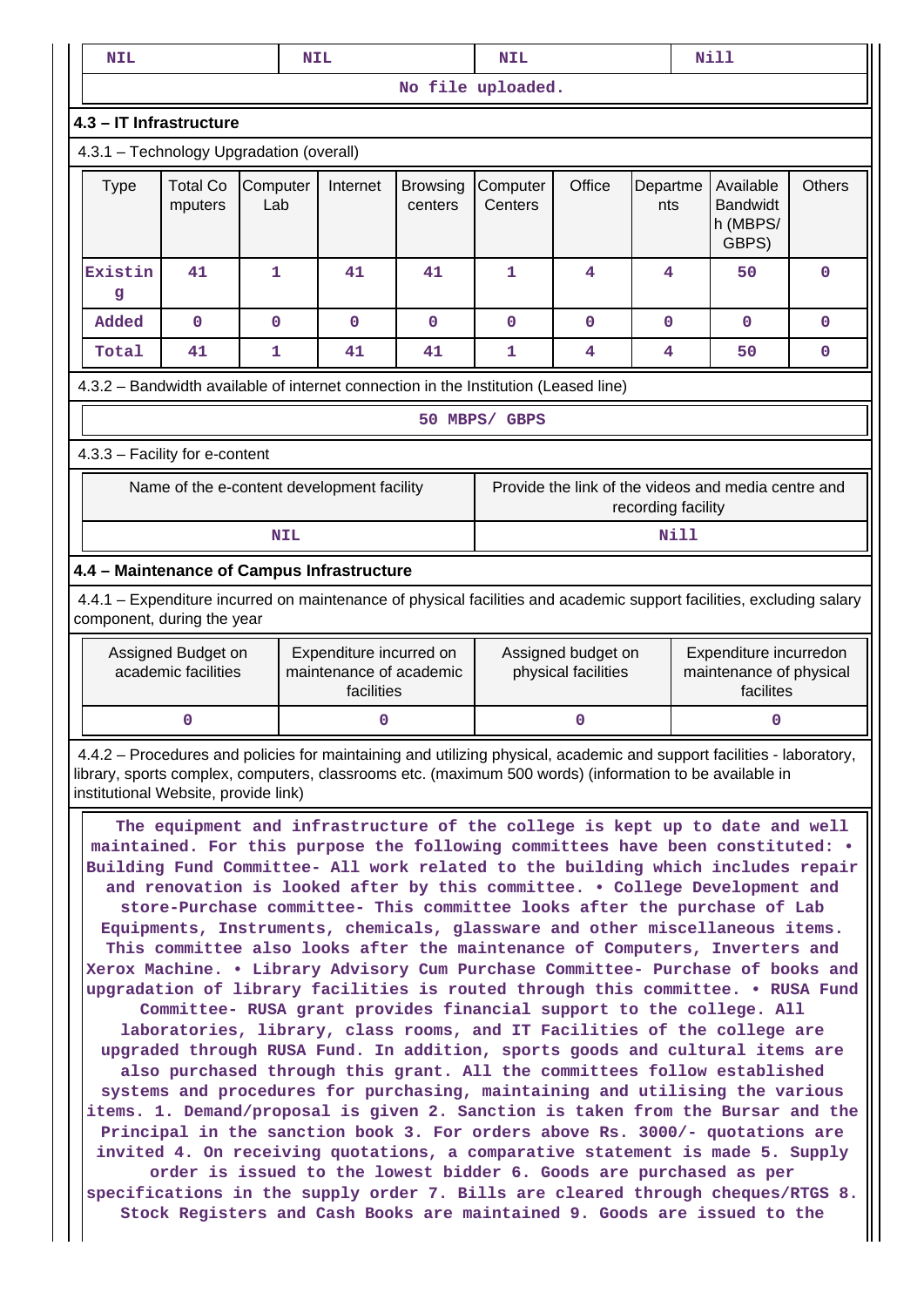**concerned departments/Labs/Library for utilisation • In case of any problem people are engaged from outside to carry out the repairs especially in case of plumbing and electrical installations. The college campus, classrooms and laboratories are maintained by the multi-tasking staff of the college. • A complaint Box is maintained in the college. All types of grievances can be dropped in the box. Suitable and necessary action is taken after going through the complaints/suggestions/ feedbacks. • Any minor repairs are reported to the Principal and the Principal sanctions expenses for the same. The various departments can also put forth their demands and requirements. • For major repairs the college sends its demand to HPPWD which redresses the complaint in a time bound manner. • Clean water facility is available in the college through Aquaguards and their maintenance is carried out as per requirements. • Services of a professional IT company have been used for maintenance and regular upgradation of the college website.**

<http://www.gcnaura.in/>

# **CRITERION V – STUDENT SUPPORT AND PROGRESSION**

### **5.1 – Student Support**

5.1.1 – Scholarships and Financial Support

|                                         | Name/Title of the scheme                                           | Number of students | Amount in Rupees |  |  |  |  |
|-----------------------------------------|--------------------------------------------------------------------|--------------------|------------------|--|--|--|--|
| Financial Support<br>from institution   | <b>NIL</b>                                                         | 0                  |                  |  |  |  |  |
| Financial Support<br>from Other Sources |                                                                    |                    |                  |  |  |  |  |
| a) National                             | IRDP by HP GOVT.                                                   | 6                  | 7200             |  |  |  |  |
| b) International                        | Post matric<br>scholarship for SC<br>, OBC students by HP<br>GOVT. | 6                  | 27826            |  |  |  |  |
|                                         | View File                                                          |                    |                  |  |  |  |  |

 5.1.2 – Number of capability enhancement and development schemes such as Soft skill development, Remedial coaching, Language lab, Bridge courses, Yoga, Meditation, Personal Counselling and Mentoring etc.,

| Name of the capability<br>enhancement scheme | Date of implemetation | Number of students<br>enrolled | Agencies involved |  |  |  |
|----------------------------------------------|-----------------------|--------------------------------|-------------------|--|--|--|
| <b>NIL</b>                                   | Nill                  | Nill                           |                   |  |  |  |
| No file uploaded.                            |                       |                                |                   |  |  |  |

 5.1.3 – Students benefited by guidance for competitive examinations and career counselling offered by the institution during the year

| Year                                                                                                                                                           | Name of the<br>scheme | Number of<br>benefited<br>students for<br>competitive<br>examination | Number of<br>benefited<br>students by<br>career<br>counseling<br>activities | Number of<br>students who<br>have passedin<br>the comp. exam | Number of<br>studentsp placed |
|----------------------------------------------------------------------------------------------------------------------------------------------------------------|-----------------------|----------------------------------------------------------------------|-----------------------------------------------------------------------------|--------------------------------------------------------------|-------------------------------|
| Nill                                                                                                                                                           | <b>NIL</b>            | Nill                                                                 | Nill                                                                        | Nill                                                         | <b>Nill</b>                   |
|                                                                                                                                                                |                       |                                                                      | No file uploaded.                                                           |                                                              |                               |
| 5.1.4 – Institutional mechanism for transparency, timely redressal of student grievances, Prevention of sexual<br>harassment and ragging cases during the year |                       |                                                                      |                                                                             |                                                              |                               |
| Avg. number of days for grievance<br>Number of grievances redressed<br>Total grievances received                                                               |                       |                                                                      |                                                                             |                                                              |                               |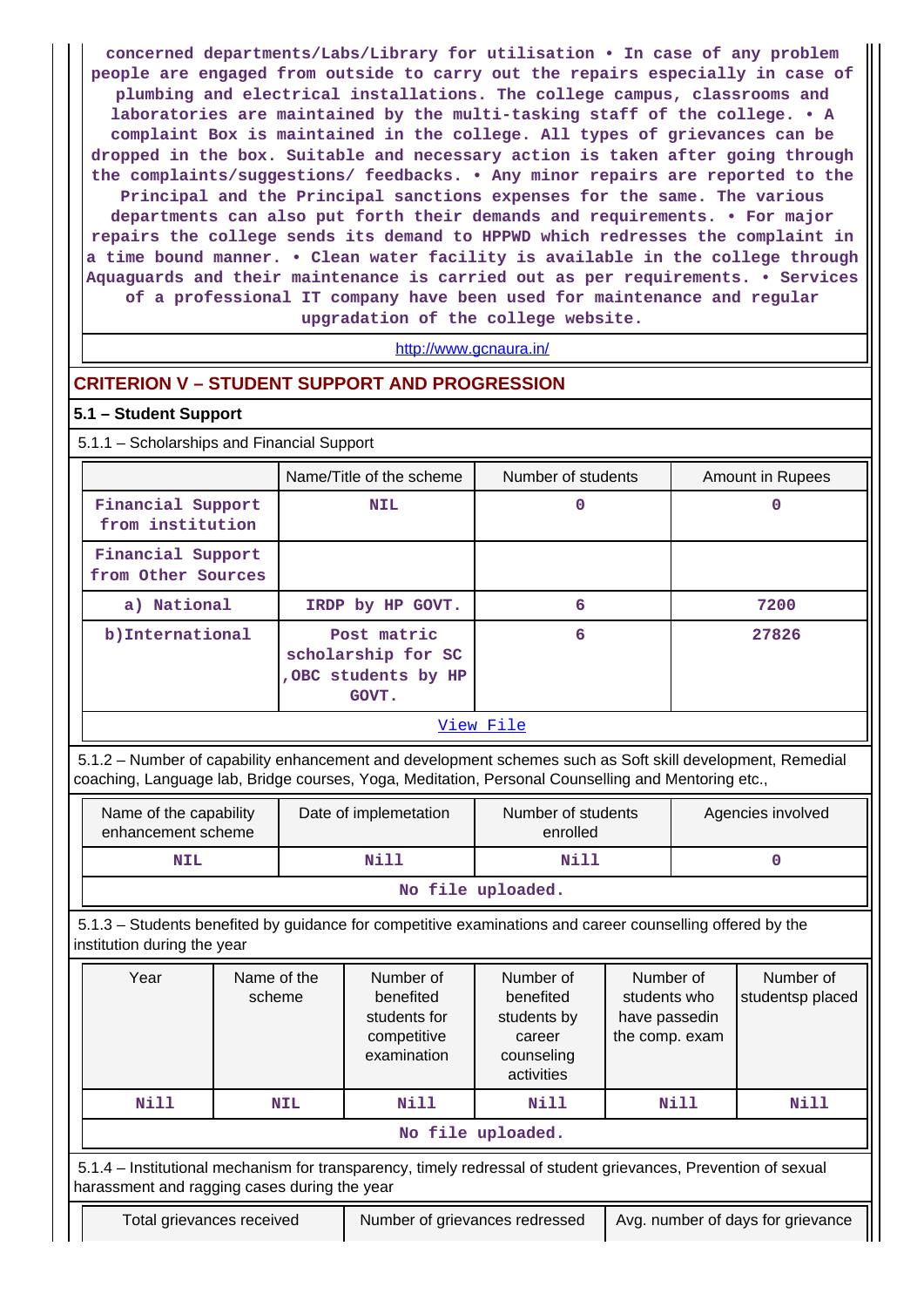|                                                                               |                                                             |                              |                                    | redressal                                                     |                                               |  |  |
|-------------------------------------------------------------------------------|-------------------------------------------------------------|------------------------------|------------------------------------|---------------------------------------------------------------|-----------------------------------------------|--|--|
|                                                                               | <b>Nill</b>                                                 |                              | <b>Nill</b>                        |                                                               | <b>Nill</b>                                   |  |  |
| 5.2 - Student Progression                                                     |                                                             |                              |                                    |                                                               |                                               |  |  |
|                                                                               | 5.2.1 - Details of campus placement during the year         |                              |                                    |                                                               |                                               |  |  |
|                                                                               | On campus                                                   |                              |                                    | Off campus                                                    |                                               |  |  |
| Nameof<br>organizations<br>visited                                            | Number of<br>students<br>participated                       | Number of<br>stduents placed | Nameof<br>organizations<br>visited | Number of<br>students<br>participated                         | Number of<br>stduents placed                  |  |  |
|                                                                               | Nill                                                        | $\overline{\mathbf{2}}$      |                                    | Nill                                                          | $\overline{\mathbf{2}}$                       |  |  |
|                                                                               |                                                             |                              | View File                          |                                                               |                                               |  |  |
| 5.2.2 - Student progression to higher education in percentage during the year |                                                             |                              |                                    |                                                               |                                               |  |  |
| Year                                                                          | Number of<br>students<br>enrolling into<br>higher education | Programme<br>graduated from  | Depratment<br>graduated from       | Name of<br>institution joined                                 | Name of<br>programme<br>admitted to           |  |  |
| 2019                                                                          | $\mathbf{1}$                                                | <b>B.Com</b>                 | <b>B.Com</b>                       |                                                               | Training<br>under CA                          |  |  |
| 2019                                                                          | 6                                                           | B.Com, B.A                   | B.Com, B.A                         | ITI Bandla                                                    | Beautician<br>course,<br>Fashion<br>Designing |  |  |
| 2019                                                                          | $\overline{\mathbf{4}}$                                     | B.Com                        | <b>B.Com</b>                       | Government<br>College<br>Nagrota<br>Bhagwan                   | M.Com                                         |  |  |
| 2019                                                                          | $\mathbf 1$                                                 | B.Com                        | <b>B.Com</b>                       | Rashmita<br>Computer<br>Centre<br>Palampur                    | Tally                                         |  |  |
| 2019                                                                          | $\mathbf{1}$                                                | B.Com                        | B.Com                              | Mamta<br>Computer<br>Centre                                   | <b>DMCA</b>                                   |  |  |
| 2019                                                                          | 14                                                          | B.Com, B.A                   | B.Com, B.A                         | <b>AISECT</b><br>Dheera,<br>Asian<br>Computer<br>Centre Nagni | DCA, DCPA                                     |  |  |
| 2019                                                                          | $\overline{2}$                                              | B.A                          | B.A                                | Regional<br>Centre<br>Dharamshala,<br>Central<br>University   | M.A(Hindi)                                    |  |  |
| 2019                                                                          | $\mathbf{1}$                                                | B.A                          | B.A                                | Sharan<br>College<br>Mataur                                   | <b>B.Ed</b>                                   |  |  |
| 2019                                                                          | $\mathbf{1}$                                                | B.A                          | B.A                                | <b>ICDEOL</b>                                                 | M.A<br>(Pol.Sc)                               |  |  |
| 2019                                                                          | $\mathbf{1}$                                                | B.A                          | B.A                                | <b>ICSA</b>                                                   | Diploma in<br><b>Accounts</b>                 |  |  |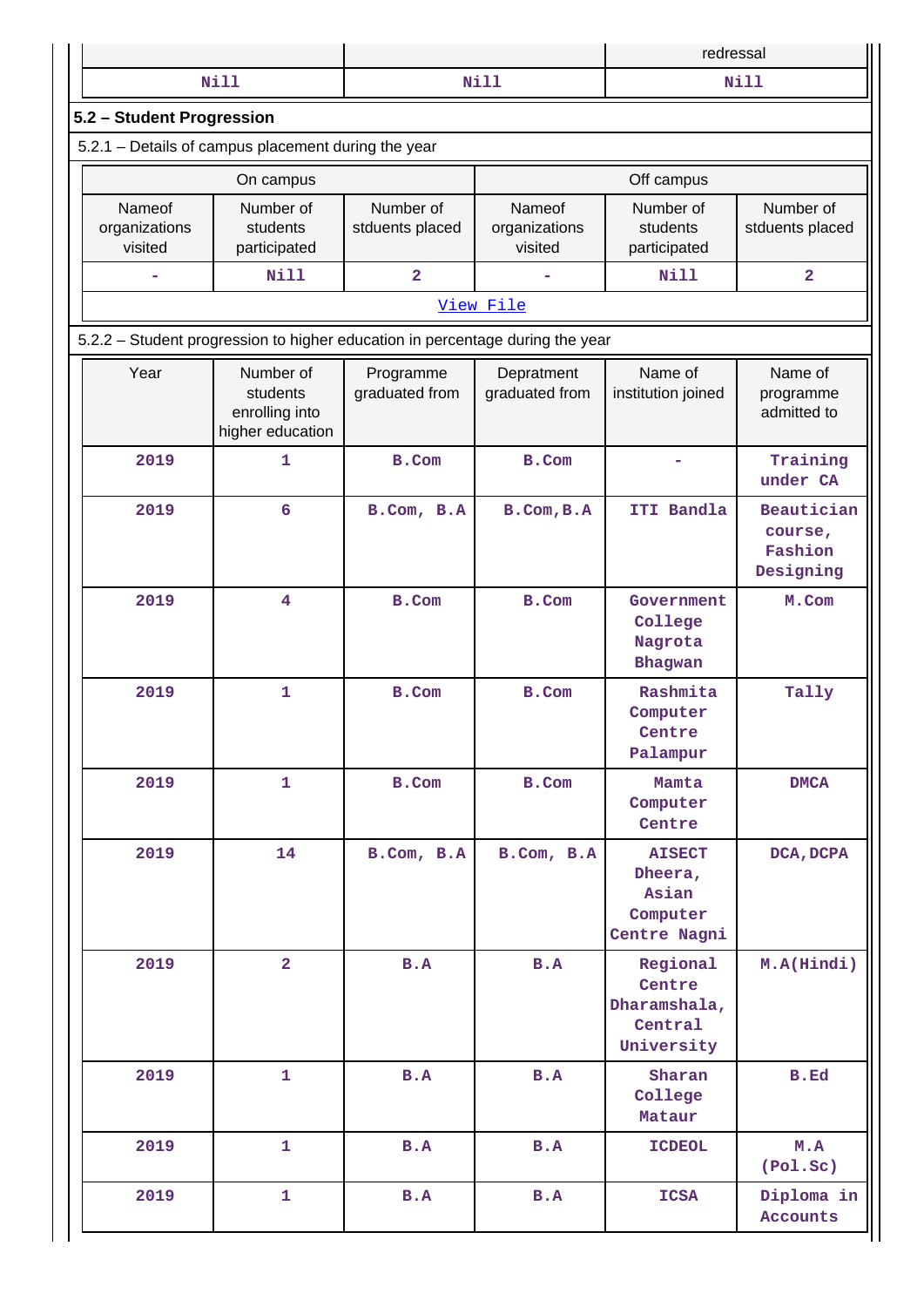#### [View File](https://assessmentonline.naac.gov.in/public/Postacc/Progression/5024_Progression_1611469439.xlsx)

 5.2.3 – Students qualifying in state/ national/ international level examinations during the year (eg:NET/SET/SLET/GATE/GMAT/CAT/GRE/TOFEL/Civil Services/State Government Services)

| <b>Items</b> | Number of students selected/ qualifying |
|--------------|-----------------------------------------|
| Nill         | ווא                                     |

#### **No file uploaded.**

5.2.4 – Sports and cultural activities / competitions organised at the institution level during the year

| Activity               | Level               | <b>Number of Participants</b> |  |
|------------------------|---------------------|-------------------------------|--|
| <b>Freshers Party</b>  | interclasses        | 305                           |  |
| Hindi Diwas            | Hindi Department    | 285                           |  |
| CSCA Cultural Function | <b>Interclasses</b> | 85                            |  |
| Annual Athletic Meet   | interclasses        | 100                           |  |
| Annual function        | College level       | 310                           |  |

[View File](https://assessmentonline.naac.gov.in/public/Postacc/Activities_Organised/5024_Activities_Organised_1602496979.xlsx)

# **5.3 – Student Participation and Activities**

 5.3.1 – Number of awards/medals for outstanding performance in sports/cultural activities at national/international level (award for a team event should be counted as one)

| Year              | Name of the<br>award/medal | National/<br>Internaional | Number of<br>awards for<br><b>Sports</b> | Number of<br>awards for<br>Cultural | Student ID<br>number | Name of the<br>student |
|-------------------|----------------------------|---------------------------|------------------------------------------|-------------------------------------|----------------------|------------------------|
| Nill              | <b>NIL</b>                 | Nill                      | Nill                                     | Nill                                | <b>NIL</b>           | Nill                   |
| No file uploaded. |                            |                           |                                          |                                     |                      |                        |

 5.3.2 – Activity of Student Council & representation of students on academic & administrative bodies/committees of the institution (maximum 500 words)

 **The Students' Council known as College Students Central Association i.e. C.S.C.A. is constituted by the college on the basis of their performance in the University Examination. It works toward bridging the gap between teachers, administration and the students. The C.S.C.A. consists of President, Vice-President, Secretary, Joint Secretary, Class Representatives and Executive Members • The C.S.C.A helps in organising various cultural activities with the help of volunteers chosen among the students. The C.S.C.A contributes actively in organisation of CSCA Cultural Function for the students to showcase their talents. The members of the C.S.C.A. assist the teachers in making the "Annual Athletic Meet" a great success. • For the smooth execution of the activities that are held in the college, Class Representatives play vital role by representing their respective class and sharing the problems and views of the students with the Principal and Teachers. • The executive members of the CSCA include students from Rovers and Rangers, Eco Club, Red Ribbon Club, N.S.S. Unit, Sports and Culture. The executive members of CSCA contribute the best toward their respective fields and execute the various activities in a proper manner. The following Committees/ Bodies of the college have the representation of students: • Women's Grievance Redressal Cell The President and the Vice-President of CSCA are the members of this cell. The presence of these members facilitates the students to put forward their problems without any hesitation. • Discipline committee CSCA, N.S.S. Volunteers and Rovers and Rangers are the members of this committee. They assist in maintaining the discipline. These students check the entry of outsiders in the campus. • Anti-Ragging Committee CSCA, Two volunteers of NSS and Two Volunteers from Rovers and Rangers are the**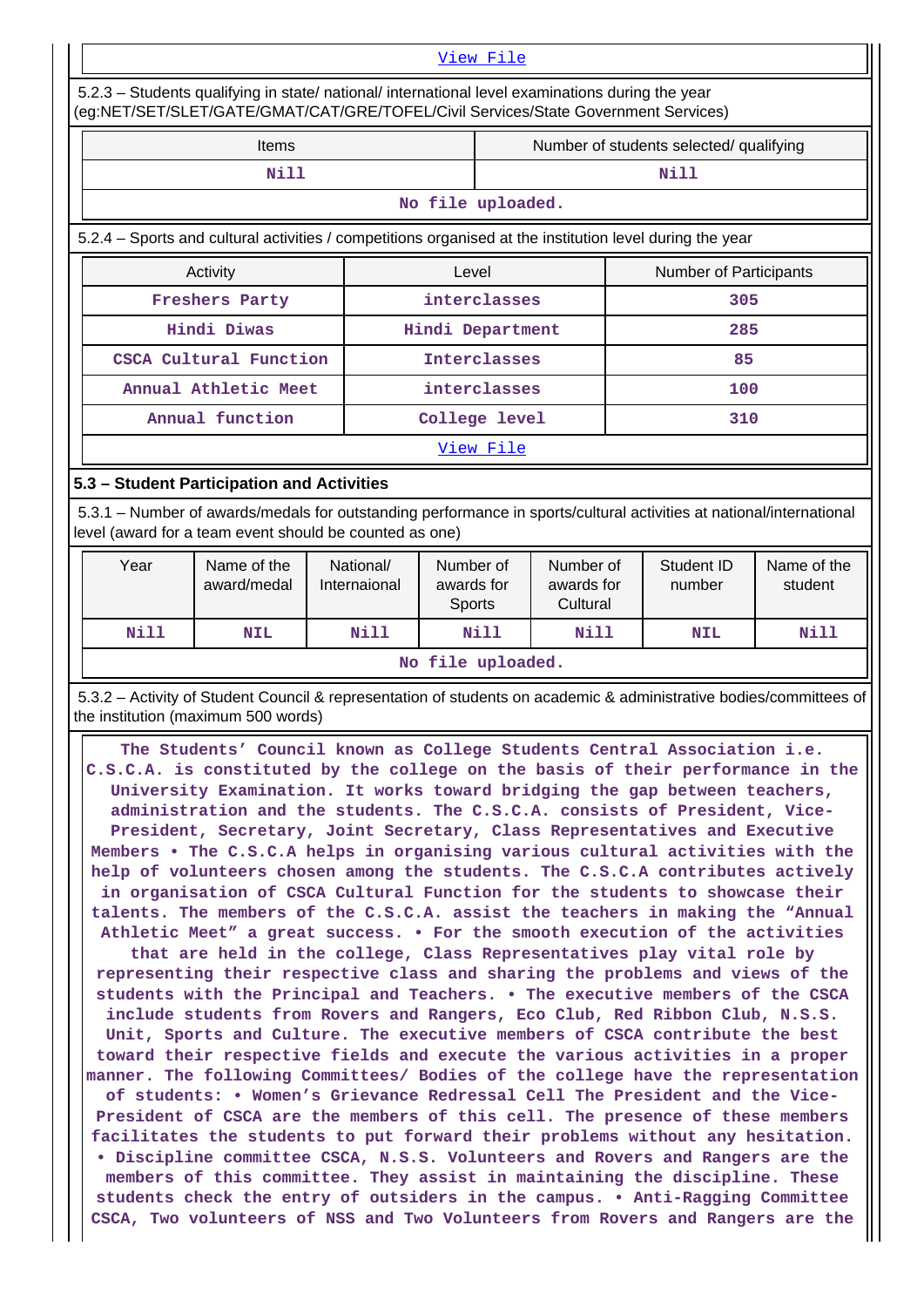**members of the Anti-Ragging Committee in order to make the campus ragging free. Till now no case of ragging has been registered in the college. • RUSA Fund Committee- CSCA President, Secretary are the members of RUSA fund committee. They give their opinion to purchase the goods for the welfare of the students. • N.S.S Unit Under the guidance of NSS Incharge, the NSS Volunteers plan and execute in-house and extension activities. A special seven days camp is organised annually in which the entire unit of NSS is involved wholeheartedly. • Rovers and Rangers unit Students belonging to the unit show their active participation in Annual State Level Moot, March Past and parades in many functions of the college, cleanliness drives and cultural sports events. • Eco-Club- Members of this club organise various activities in order to preserve and beautify the campus. Activities include cleanliness drives and plantation drives. • Red Ribbon Club. The members of this club organise various programmes so that all are made aware about AIDS. The College Magazine "Navrang" is a platform for young budding poets and writers to express their views in Hindi, English, Pahari, Science, Planning Forum and Sanskrit sections of the magazine.**

#### **5.4 – Alumni Engagement**

5.4.1 – Whether the institution has registered Alumni Association?

#### **Yes**

 **The Govt College Naura is a young college catering to the needs of rural population of the surrounding areas. There are a limited number of students here. They usually belong to the families which are not very well-off financially. The number of girl students is more than number of boy students. The Alumni Association was constituted for the first time in the session 2018-19.The first meeting of the association took place on 8th December 2018. The students who had passed out were visibly delighted to be in the college. They said that they would provided all necessary support to the institution.(Regisration no. 25MC-SDD dated 29th Jan 2019)**

5.4.2 – No. of enrolled Alumni:

**47**

5.4.3 – Alumni contribution during the year (in Rupees) :

**2700**

5.4.4 – Meetings/activities organized by Alumni Association :

**Alumni meetings organized in 2018-19 02**

# **CRITERION VI – GOVERNANCE, LEADERSHIP AND MANAGEMENT**

**6.1 – Institutional Vision and Leadership**

 6.1.1 – Mention two practices of decentralization and participative management during the last year (maximum 500 words)

 **The College believes in decentralization of power. Leadership qualities are exercised through various councils and committees. In this hierarchy the Principal is at the top followed by the staff and the student representatives. The following committees are in existence to decentralize the academic and administrative activities: • IQAC: This cell co-ordinates the functions of all other committees. It compiles and maintains record of all the events (academic/sports/cultural) which take place in the college. • College Advisory Council: This council along with the Principal ensures a smooth functioning of the college. • Admission Committee: This committee admits the students to the various courses. It ensures that the admission norms are adhered to. The teachers also guide the students regarding the course combinations and subjects they can opt for.**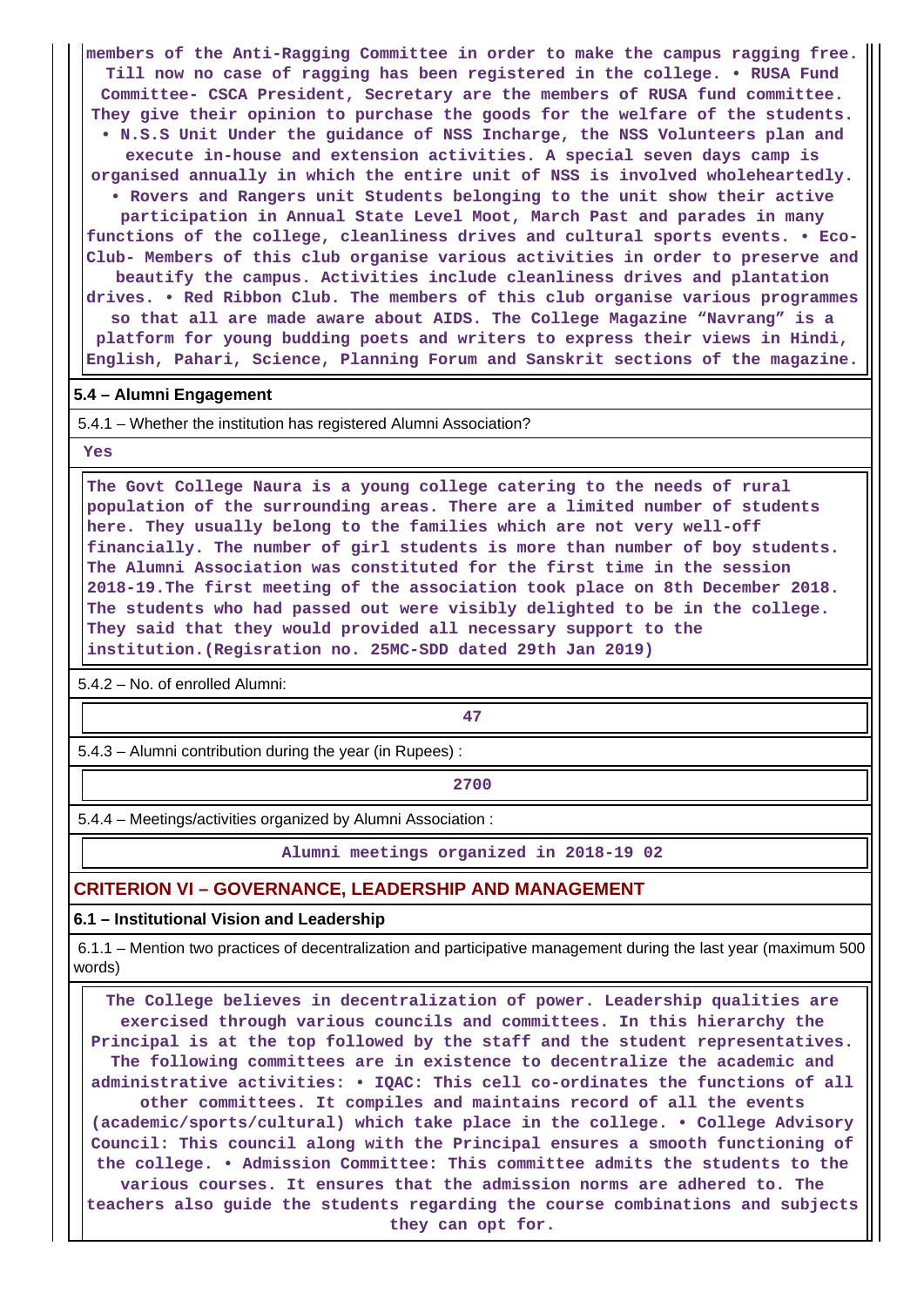6.1.2 – Does the institution have a Management Information System (MIS)?

# *Yes*

| 6.2.1 - Quality improvement strategies adopted by the institution for each of the following (with in 100 words each): |                                                                                                                                                                                                                                                                                                                                                                                                                                                                                                                                                                                                                                                                                                                                                                                                                                                                                                                                                                                                                                                                                        |  |  |  |  |
|-----------------------------------------------------------------------------------------------------------------------|----------------------------------------------------------------------------------------------------------------------------------------------------------------------------------------------------------------------------------------------------------------------------------------------------------------------------------------------------------------------------------------------------------------------------------------------------------------------------------------------------------------------------------------------------------------------------------------------------------------------------------------------------------------------------------------------------------------------------------------------------------------------------------------------------------------------------------------------------------------------------------------------------------------------------------------------------------------------------------------------------------------------------------------------------------------------------------------|--|--|--|--|
| <b>Strategy Type</b>                                                                                                  | Details                                                                                                                                                                                                                                                                                                                                                                                                                                                                                                                                                                                                                                                                                                                                                                                                                                                                                                                                                                                                                                                                                |  |  |  |  |
| Admission of Students                                                                                                 | • The institution has an open<br>admission system. This means that no<br>student is denied admission if he/she<br>fulfils the criteria fixed by Himachal<br>Pradesh University. Students who seek<br>admission here are from a rural<br>background.                                                                                                                                                                                                                                                                                                                                                                                                                                                                                                                                                                                                                                                                                                                                                                                                                                    |  |  |  |  |
| Human Resource Management                                                                                             | The college organizes various<br>enrichment programmes for both teaching<br>and non-teaching staff members for<br>upgrading their skills in the latest<br>technology.? . Medical leave provision<br>is given to the faculty and staff<br>members based on the request.? . Leave<br>On duty is provided for pursuing higher<br>studies, attending enrichment<br>courses/seminars/conferences/workshops<br>and exam duties The faculty and staff<br>members are entitled to avail summer<br>and winter vacations, casual leave and<br>compensation leave                                                                                                                                                                                                                                                                                                                                                                                                                                                                                                                                 |  |  |  |  |
| Library, ICT and Physical<br>Infrastructure / Instrumentation                                                         | A good library is always an asset for<br>the students as well as teachers. The<br>library possesses text and reference<br>books, Encyclopaedias, books on General<br>Knowledge, current affairs and<br>competitions. In addition to this there<br>are also a number of magazines and<br>newspapers in the library. A Book Bank<br>has also been created for the poor and<br>needy students. . The college has very<br>good infrastructural resources that<br>fulfil the needs of the students. • The<br>college has two multi-storeyed blocks.<br>. There is a multipurpose hall with a<br>seating capacity of 300 students. It is<br>useful in organising Cultural<br>Activities, Examinations, Lectures and<br>Seminars. The college has its own Play<br>and Recording (PR) system. . In<br>addition to normal class rooms which<br>are spacious and well ventilated, there<br>are five smart class rooms in the<br>college. • Student records/ attendance/<br>internal marks/ fee payments are fully<br>computerised. • Purchase / salary of<br>faculty fully computerised. • Wi-Fi |  |  |  |  |

led campus •CCTV Cameras an **lights are installed in the campus.**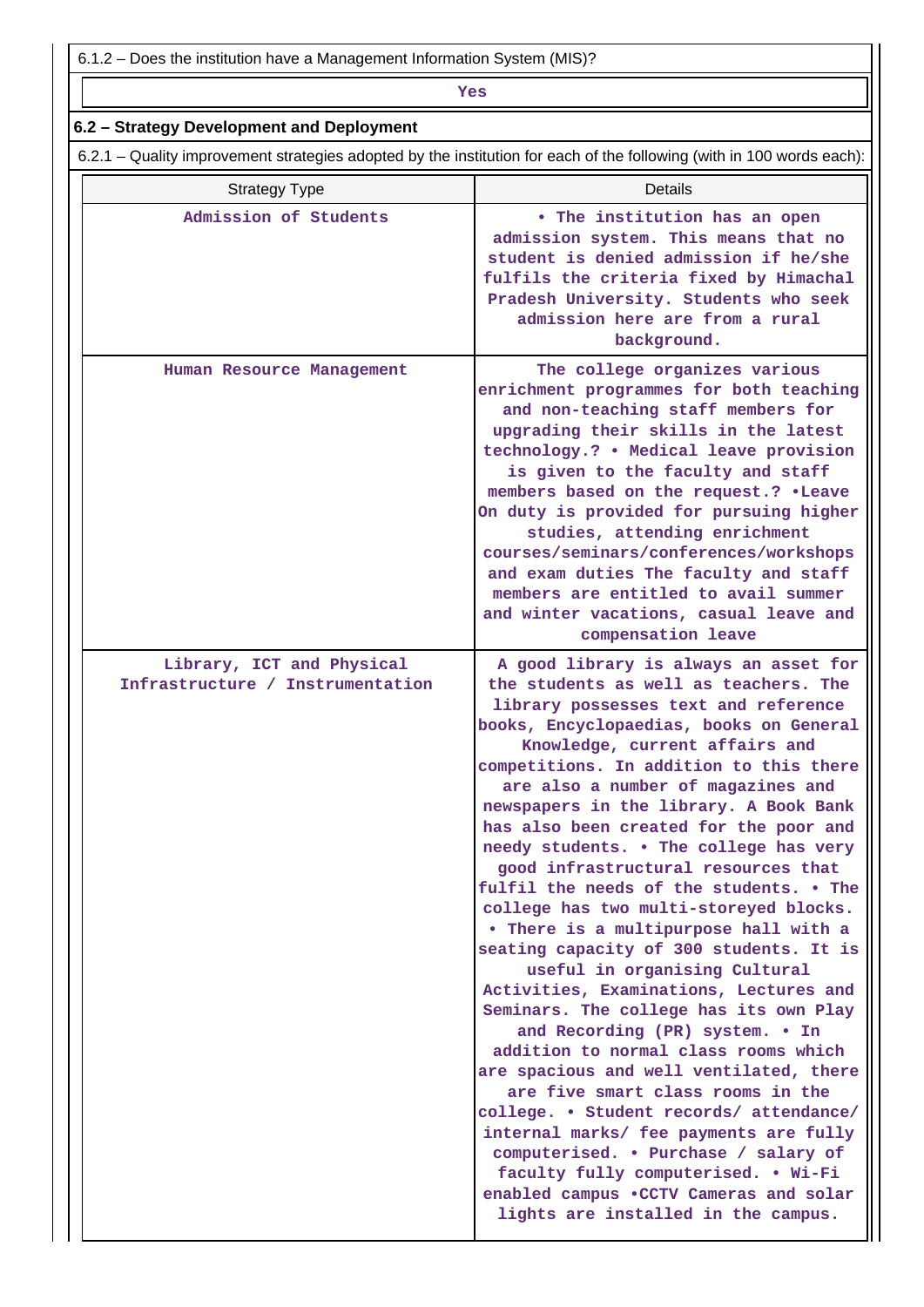| Research and Development   | The faculty members are highly<br>qualified and some of them have many<br>papers and publications to their<br>credit. They also attend various<br>National and International conferences<br>and seminars. . The faculty members<br>provide consultancy to the students of<br>nearby schools. The students are<br>motivated to opt for higher education.<br>Awareness is created about CBCS and<br>RUSA system among the students.                                                                                                                                                                                                                                                                                                                                                                                                                                                                                                                                    |
|----------------------------|----------------------------------------------------------------------------------------------------------------------------------------------------------------------------------------------------------------------------------------------------------------------------------------------------------------------------------------------------------------------------------------------------------------------------------------------------------------------------------------------------------------------------------------------------------------------------------------------------------------------------------------------------------------------------------------------------------------------------------------------------------------------------------------------------------------------------------------------------------------------------------------------------------------------------------------------------------------------|
| Examination and Evaluation | . The students are regularly assessed<br>through class tests, mid-term tests,<br>presentations and assignments. The<br>session ends with the end term<br>examination. The ratio between marks in<br>end term examination and internal<br>assessment is 70:30.                                                                                                                                                                                                                                                                                                                                                                                                                                                                                                                                                                                                                                                                                                        |
| Teaching and Learning      | • There is an ideal teacher student<br>ratio. Due to this there is a one-to-<br>one interaction between teachers and<br>students. . Easy teaching aids like<br>blackboard and lecture method are<br>extensively used. ICT based<br>methodologies are used to increase the<br>comprehension and retention of the<br>students. The ratio between marks in<br>end term examination and internal<br>assessment is 70:30. . There is a well-<br>qualified faculty appointed by the<br>State government. They are constantly<br>on the look out to improve the academic<br>abilities of the students.                                                                                                                                                                                                                                                                                                                                                                      |
| Curriculum Development     | .The curriculum is designed by the<br>Himachal Pradesh University. The<br>institution follows the CBCS System as<br>per the directions of the University.<br>It offers undergraduate courses in<br>Humanity, Commerce and Science. The<br>college decides about the various<br>subject-combinations to be offered to<br>the students in the first year (under<br>RUSA system) by taking the views of<br>students and the teachers into<br>consideration. . An academic calendar<br>is prepared in which all the activities<br>right from admissions, curricular and<br>co-curricular activities, exams,<br>vacations and seminars are included. .<br>After the admissions are over, the<br>academic session starts with the<br>briefing and counselling of the<br>students. On the first day of the new<br>session, the Principal and staff<br>members have an interactive session<br>with the students. The students are<br>briefed about the various activities of |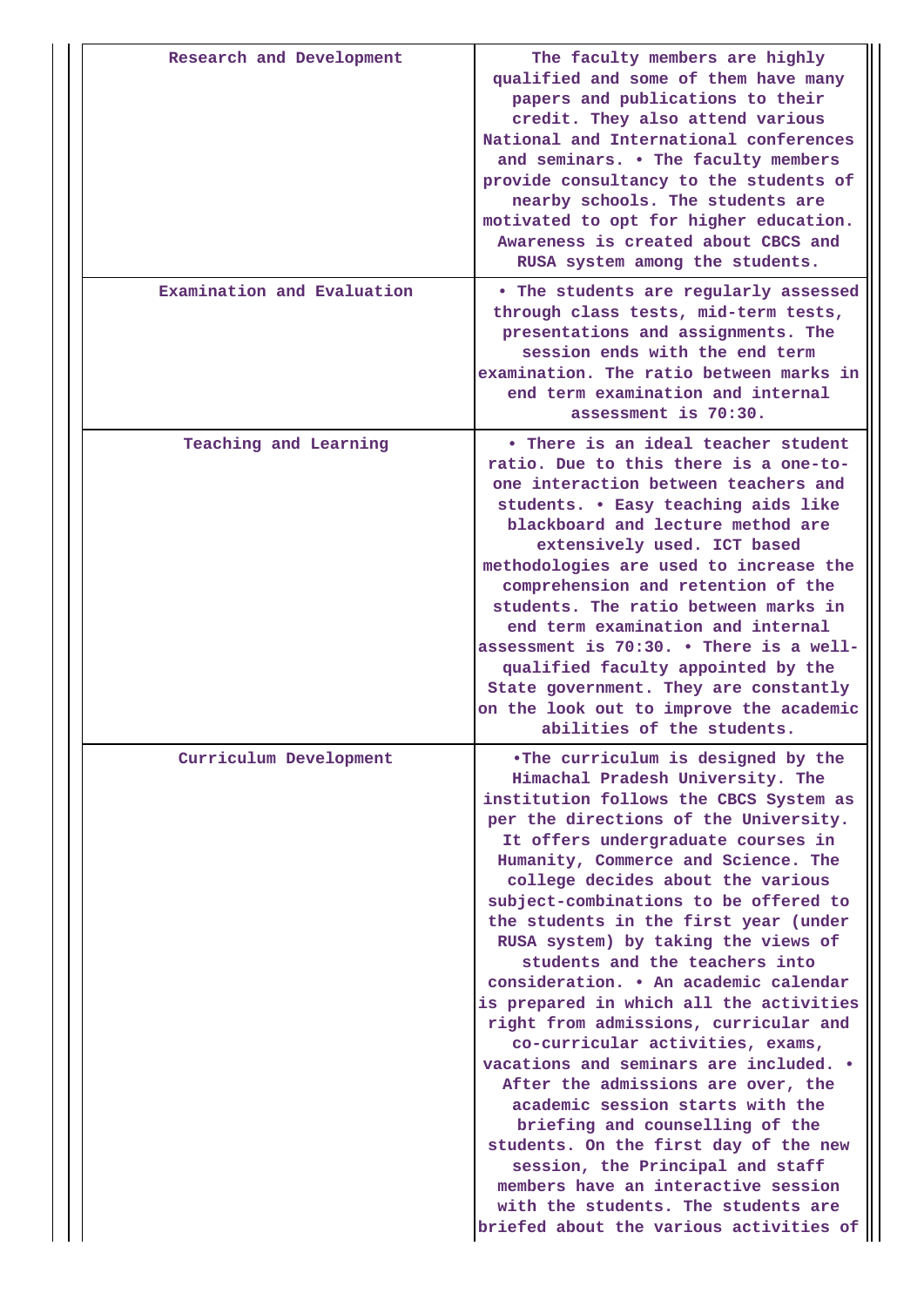**the college. • The college offers a harmonious blend of academics, sports and cultural activities for the allround development of the students.**

 $\mathbf{\mathbf{\mathsf{III}}}$ 

| 6.2.2 – Implementation of e-governance in areas of operations:                                                                                                                             |                                                                                    |                                                                                             |                                                                                                   |                     |                                                                                                  |                                                                             |                                                  |      |                                                      |
|--------------------------------------------------------------------------------------------------------------------------------------------------------------------------------------------|------------------------------------------------------------------------------------|---------------------------------------------------------------------------------------------|---------------------------------------------------------------------------------------------------|---------------------|--------------------------------------------------------------------------------------------------|-----------------------------------------------------------------------------|--------------------------------------------------|------|------------------------------------------------------|
|                                                                                                                                                                                            |                                                                                    | E-governace area                                                                            |                                                                                                   |                     |                                                                                                  |                                                                             | <b>Details</b>                                   |      |                                                      |
|                                                                                                                                                                                            | Planning and Development                                                           |                                                                                             |                                                                                                   |                     | Data upload in AISHE Portal and NAAC-<br>Year of implementation-2013                             |                                                                             |                                                  |      |                                                      |
|                                                                                                                                                                                            | Administration                                                                     |                                                                                             |                                                                                                   |                     |                                                                                                  | E Service Book- Year of<br>implementation-- 2012                            |                                                  |      |                                                      |
|                                                                                                                                                                                            |                                                                                    |                                                                                             | Finance and Accounts                                                                              |                     |                                                                                                  | E bills- Year of implementation--                                           | 2012                                             |      |                                                      |
|                                                                                                                                                                                            | Student Admission and Support                                                      |                                                                                             |                                                                                                   |                     |                                                                                                  | E. Challan, admission and<br>scholarship.- Year of implementation--<br>2014 |                                                  |      |                                                      |
|                                                                                                                                                                                            |                                                                                    | Examination                                                                                 |                                                                                                   |                     |                                                                                                  | Online Assessment And Exam Forms-<br>Year of implementation-- 2013          |                                                  |      |                                                      |
| 6.3 - Faculty Empowerment Strategies                                                                                                                                                       |                                                                                    |                                                                                             |                                                                                                   |                     |                                                                                                  |                                                                             |                                                  |      |                                                      |
| 6.3.1 – Teachers provided with financial support to attend conferences / workshops and towards membership fee<br>of professional bodies during the year                                    |                                                                                    |                                                                                             |                                                                                                   |                     |                                                                                                  |                                                                             |                                                  |      |                                                      |
| Year                                                                                                                                                                                       | Name of Teacher<br>Name of conference/<br>workshop attended<br>for which financial |                                                                                             | support provided                                                                                  |                     | Name of the<br>Amount of support<br>professional body for<br>which membership<br>fee is provided |                                                                             |                                                  |      |                                                      |
| <b>Nill</b>                                                                                                                                                                                |                                                                                    |                                                                                             | <b>NIL</b>                                                                                        |                     | Nill                                                                                             | <b>NIL</b>                                                                  |                                                  | Nill |                                                      |
|                                                                                                                                                                                            |                                                                                    |                                                                                             |                                                                                                   | No file uploaded.   |                                                                                                  |                                                                             |                                                  |      |                                                      |
| 6.3.2 - Number of professional development / administrative training programmes organized by the College for<br>teaching and non teaching staff during the year                            |                                                                                    |                                                                                             |                                                                                                   |                     |                                                                                                  |                                                                             |                                                  |      |                                                      |
| Year                                                                                                                                                                                       |                                                                                    | Title of the<br>professional<br>development<br>programme<br>organised for<br>teaching staff | Title of the<br>administrative<br>training<br>programme<br>organised for<br>non-teaching<br>staff | From date           |                                                                                                  | To Date                                                                     | Number of<br>participants<br>(Teaching<br>staff) |      | Number of<br>participants<br>(non-teaching<br>staff) |
| <b>Nill</b>                                                                                                                                                                                |                                                                                    | <b>NIL</b>                                                                                  | <b>NIL</b>                                                                                        |                     | Nill                                                                                             | Nill                                                                        | <b>Nill</b>                                      |      | Nill                                                 |
|                                                                                                                                                                                            |                                                                                    |                                                                                             |                                                                                                   | No file uploaded.   |                                                                                                  |                                                                             |                                                  |      |                                                      |
| 6.3.3 - No. of teachers attending professional development programmes, viz., Orientation Programme, Refresher<br>Course, Short Term Course, Faculty Development Programmes during the year |                                                                                    |                                                                                             |                                                                                                   |                     |                                                                                                  |                                                                             |                                                  |      |                                                      |
| Title of the<br>Number of teachers<br>professional<br>who attended<br>development<br>programme                                                                                             |                                                                                    | From Date                                                                                   |                                                                                                   | To date<br>Duration |                                                                                                  |                                                                             |                                                  |      |                                                      |
| <b>NIL</b>                                                                                                                                                                                 |                                                                                    |                                                                                             | <b>Nill</b>                                                                                       |                     | <b>Nill</b>                                                                                      | Nill                                                                        |                                                  |      | $\mathbf 0$                                          |
|                                                                                                                                                                                            |                                                                                    |                                                                                             |                                                                                                   | No file uploaded.   |                                                                                                  |                                                                             |                                                  |      |                                                      |
| 6.3.4 - Faculty and Staff recruitment (no. for permanent recruitment):                                                                                                                     |                                                                                    |                                                                                             |                                                                                                   |                     |                                                                                                  |                                                                             |                                                  |      |                                                      |
|                                                                                                                                                                                            |                                                                                    | Teaching                                                                                    |                                                                                                   |                     |                                                                                                  |                                                                             | Non-teaching                                     |      |                                                      |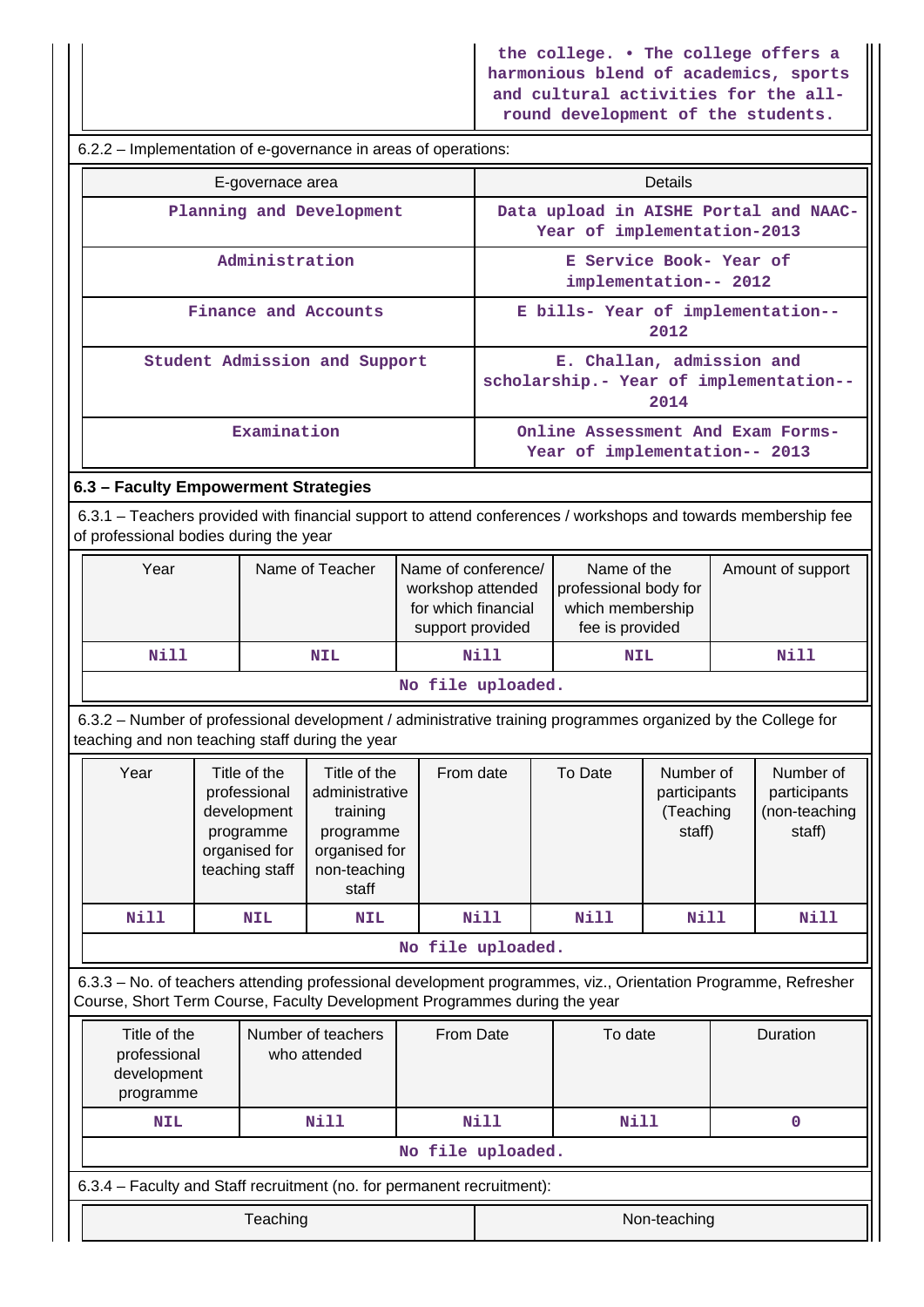| Permanent | <b>Full Time</b> | Permanent   | <b>Full Time</b> |
|-----------|------------------|-------------|------------------|
| Nill      | <u>דו+זה</u>     | <b>Mill</b> | ד ד-זא           |

6.3.5 – Welfare schemes for

| Teaching                                       | Non-teaching                                   | <b>Students</b>          |
|------------------------------------------------|------------------------------------------------|--------------------------|
| This Institution is                            | This Institution is                            | 1. Book Bank 2.          |
| governed by the rules of                       | governed by the rules of                       | Scholarship 3. Financial |
| the Govt. of Himachal                          | the Govt. of Himachal                          | help for needy students  |
| Pradesh since it is a                          | Pradesh since it is a                          | by Teachers.             |
| state owned institution.                       | state owned institution.                       |                          |
| 1. Medical leave: There                        | 1. Medical leave: There                        |                          |
| is provision of 10 days                        | is provision of 10 days                        |                          |
| medical leave with full                        | medical leave with full                        |                          |
| pay. 2. Medical                                | pay. 2. Medical                                |                          |
| reimbursement: The                             | reimbursement: The                             |                          |
| medical bills are                              | medical bills are                              |                          |
| reimbursed as per state                        | reimbursed as per state                        |                          |
| rules. 3. Casual Leave:                        | rules. 3. Casual Leave:                        |                          |
| Twelve days of casual                          | Twelve days of casual                          |                          |
| leave is allowed for all                       | leave is allowed for all                       |                          |
| employees per year. 4.                         | employees per year. 4.                         |                          |
| Earned Leave: Twenty days                      | Earned Leave: Twenty days                      |                          |
| of earned leave is                             | of earned leave is                             |                          |
| allowed per year for                           | allowed per year for                           |                          |
| teaching staff and thirty                      | teaching staff and thirty                      |                          |
| days for non-teaching                          | days for non-teaching                          |                          |
| staff. 5. Group Insurance                      | staff. 5. Group Insurance                      |                          |
| Scheme: Employees are                          | Scheme: Employees are                          |                          |
| covered under group                            | covered under group                            |                          |
| insurance scheme by                            | insurance scheme by                            |                          |
| paying a premium of Rs.<br>120/- 6. LTC: Leave | paying a premium of Rs.<br>120/- 6. LTC: Leave |                          |
| Travel Concession is                           | Travel Concession is                           |                          |
| granted as per state                           | granted as per state                           |                          |
| Govt. rules. 7. Provident                      | Govt. rules. 7. Provident                      |                          |
| Fund Advance: 75 of GPF                        | Fund Advance: 75 of GPF                        |                          |
| can be availed twice a                         | can be availed twice a                         |                          |
| year for miscellaneous                         | year for miscellaneous                         |                          |
| purposes like education                        | purposes like education                        |                          |
| fee, daughter's marriage                       | fee, daughter's marriage                       |                          |
| etc. One time 90 advance                       | etc. One time 90 advance                       |                          |
| can also be availed for                        | can also be availed for                        |                          |
| building of house or                           | building of house or                           |                          |
| repair of ancestral                            | repair of ancestral                            |                          |
| house. 8. Study Leave:                         | house. 8. Study Leave:                         |                          |
| For pursuing Higher                            | For pursuing Higher                            |                          |
| Education, study leave is                      | Education, study leave is                      |                          |
| granted to teachers as                         | granted to teachers as                         |                          |
| per the rules of                               | per the rules of                               |                          |
| Directorate of Higher                          | Directorate of Higher                          |                          |
| Education of Govt. of                          | Education of Govt. of                          |                          |
| Himachal Pradesh. 9.                           | Himachal Pradesh. 9.                           |                          |
| Maternity / Paternity                          | Maternity / Paternity                          |                          |
| Leave: This leave is                           | Leave: This leave is                           |                          |
| provided as per govt                           | provided as per govt                           |                          |
| norms. 10. Academic/Duty                       | norms. 10. Academic/Duty                       |                          |
| Leave: It is granted to                        | Leave: It is granted to                        |                          |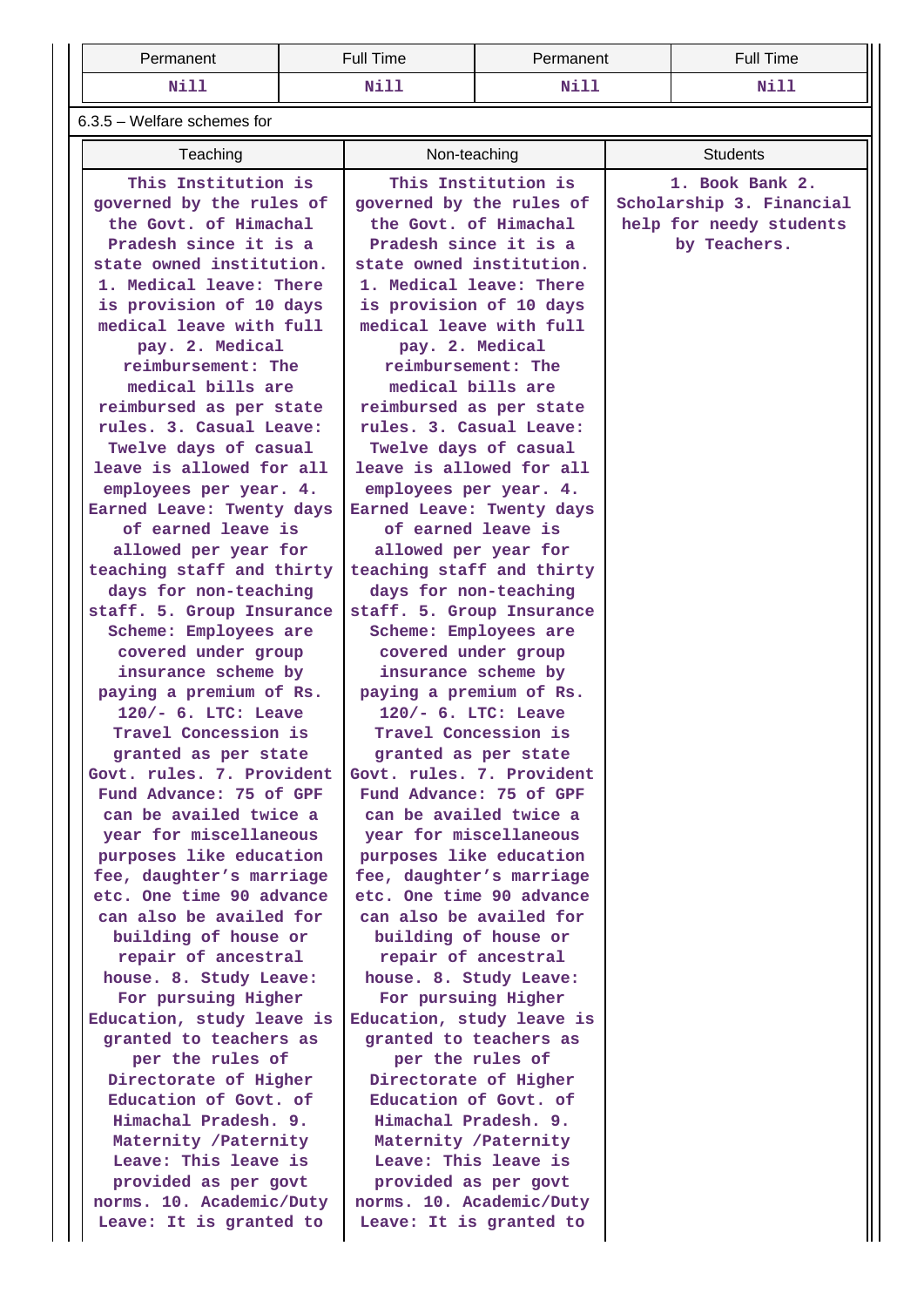| teachers for Conduct of                                                                                | teachers for Conduct of   |  |
|--------------------------------------------------------------------------------------------------------|---------------------------|--|
| Examinations, Evaluation                                                                               | Examinations, Evaluation  |  |
| of Answer Scripts,                                                                                     | of Answer Scripts,        |  |
| Attending Refresher and                                                                                | Attending Refresher and   |  |
| Orientation Courses,                                                                                   | Orientation Courses,      |  |
| Induction Programmes,                                                                                  | Induction Programmes,     |  |
| Attending Conferences/                                                                                 | Attending Conferences/    |  |
| Seminars and Official                                                                                  | Seminars and Official     |  |
| Meetings. 11. TA/DA:                                                                                   | Meetings. 11. TA/DA:      |  |
| Teachers are paid travel                                                                               | Teachers are paid travel  |  |
| allowance and dearness                                                                                 | allowance and dearness    |  |
| allowance as per the                                                                                   | allowance as per the      |  |
| rules laid down by the                                                                                 | rules laid down by the    |  |
| State Govt. 12. Uniform                                                                                | State Govt. 12. Uniform   |  |
| for Class IV Employees:                                                                                | for Class IV Employees:   |  |
| Uniform for the class IV                                                                               | Uniform for the class IV  |  |
| employees is provided by                                                                               | employees is provided by  |  |
| the govt. Retirement                                                                                   | the govt. Retirement      |  |
| gratuity, leave                                                                                        | gratuity, leave           |  |
| encashment pension: It is                                                                              | encashment pension: It is |  |
| provided to employees                                                                                  | provided to employees     |  |
| after retirement. Post                                                                                 | after retirement. Post    |  |
| 2003 employees are                                                                                     | 2003 employees are        |  |
| granted PF through CPS                                                                                 | granted PF through CPS    |  |
| 6.4 - Financial Management and Resource Mobilization                                                   |                           |  |
| 6.4.1 – Institution conducts internal and external financial audits regularly (with in 100 words each) |                           |  |

 **Institution conducts internal and external financial audits regularly. The Govt. of Himachal Pradesh conducts audit of Govt. Departments through the office of Accountant General at Shimla. The audit of this Institution took place from 2.07.2015 to 08.07.2015. The period of this audit was from 2007-2015. Whenever any audit objection arises it is noted for compliance and the Head of the Institution is informed. Corrective measures are then initiated. The records of the institution are maintained accurately and in a proper manner. The administration works in a transparent and systematic manner as per rules .**

 6.4.2 – Funds / Grants received from management, non-government bodies, individuals, philanthropies during the year(not covered in Criterion III)

| Name of the non government<br>funding agencies /individuals | Funds/ Grnats received in Rs. | Purpose |  |  |  |
|-------------------------------------------------------------|-------------------------------|---------|--|--|--|
| NIL                                                         |                               | NIL     |  |  |  |
| No file uploaded.                                           |                               |         |  |  |  |
| 6.4.3 - Total corpus fund generated                         |                               |         |  |  |  |

#### **6.5 – Internal Quality Assurance System**

**0**

6.5.1 – Whether Academic and Administrative Audit (AAA) has been done?

| <b>Audit Type</b> | External         |      | Internal  |           |  |
|-------------------|------------------|------|-----------|-----------|--|
|                   | Yes/No<br>Agency |      | Yes/No    | Authority |  |
| Academic          | No               | Nill | No        | Nill      |  |
| Administrative    | Nill<br>No       |      | <b>No</b> | Nill      |  |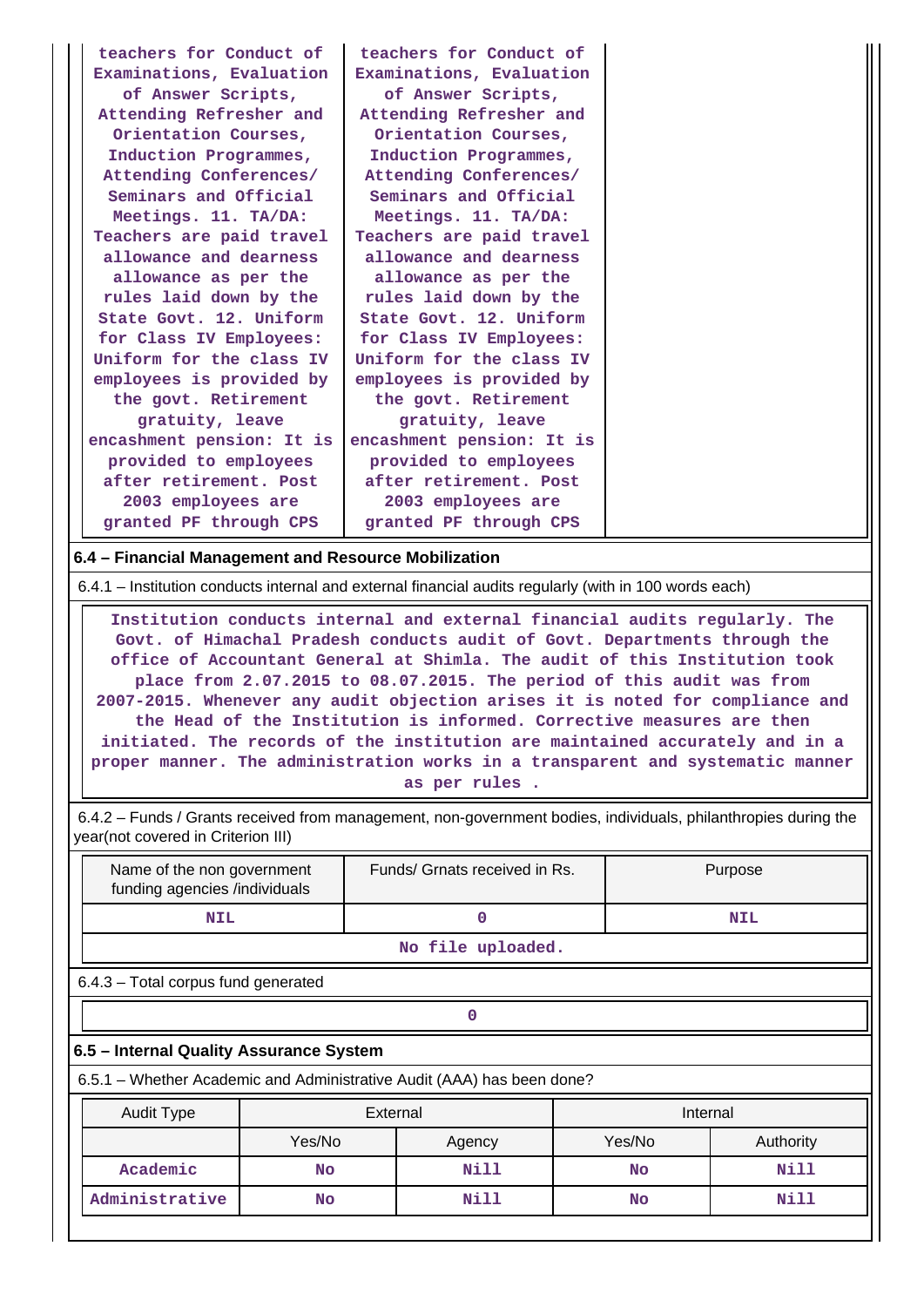6.5.2 – Activities and support from the Parent – Teacher Association (at least three)

 **Parents – Teachers meetings are regularly conducted for the betterment of the students in their studies. The queries posted by the parents are noted and are solved in the semesters subsequently. This meeting facilitates the parents to convey their ideas for their wards better.**

6.5.3 – Development programmes for support staff (at least three)

 **Both Teaching / Non-teaching are encouraged to continue higher studies Special training on computer tools for documentation**

6.5.4 – Post Accreditation initiative(s) (mention at least three)

 **Holistic' approach towards all the stake holders More open interactive and progress oriented organisational culture**

6.5.5 – Internal Quality Assurance System Details

| a) Submission of Data for AISHE portal | Yes       |
|----------------------------------------|-----------|
| b) Participation in NIRF               | <b>No</b> |
| c)ISO certification                    | <b>No</b> |
| d)NBA or any other quality audit       | <b>No</b> |

6.5.6 – Number of Quality Initiatives undertaken during the year

| Year | Name of quality<br>initiative by IQAC               | Date of<br>conducting IQAC | <b>Duration From</b> | Duration To | Number of<br>participants |
|------|-----------------------------------------------------|----------------------------|----------------------|-------------|---------------------------|
| 2018 | Yoga Day<br>Celebrations                            | 21/06/2018                 | 21/06/2018           | 21/06/2018  | 60                        |
| 2018 | Inaugural<br>function                               | 02/07/2018                 | 02/07/2018           | 02/08/2018  | 90                        |
| 2018 | World<br>Population<br>Day                          | 11/07/2018                 | 11/07/2018           | 11/07/2018  | 88                        |
| 2018 | Cleanliness<br>Drive                                | 04/08/2018                 | 04/08/2018           | 04/10/2018  | 35                        |
| 2018 | Plantation<br>Drive                                 | 13/08/2018                 | 13/08/2018           | 13/08/2018  | 50                        |
| 2018 | Constitution<br>of Parent<br>Teacher<br>Association | 21/08/2018                 | 21/08/2018           | 21/08/2018  | 43                        |
| 2018 | Poshan<br>Diwas                                     | 27/09/2018                 | 27/09/2018           | 27/09/2018  | 158                       |
| 2018 | Oath<br>Taking<br>Ceremony                          | 28/09/2018                 | 28/09/2018           | 28/09/2018  | 46                        |
| 2018 | Parakram<br>Parv<br>(Surgical<br>Strike Day)        | 29/09/2018                 | 29/09/2018           | 29/09/2018  | 108                       |
| 2018 | Slogan                                              | 28/11/2018                 | 28/11/2018           | 28/11/2018  | 28                        |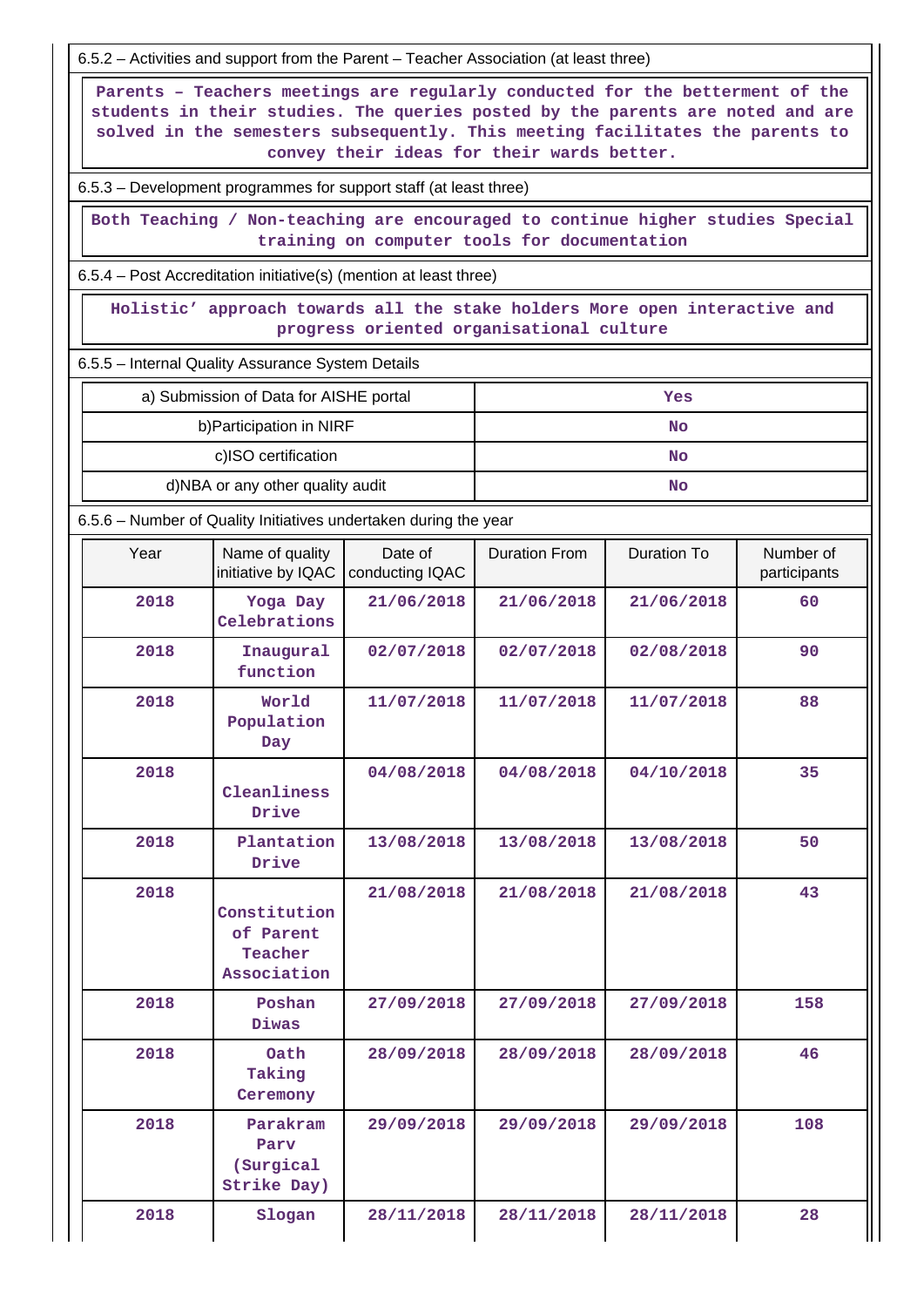|                                                                                                                      | Writing and<br>Poster<br>Making<br>Competitions                                                   |                                 |                |            |                                       |                         |                            |                                                     |  |
|----------------------------------------------------------------------------------------------------------------------|---------------------------------------------------------------------------------------------------|---------------------------------|----------------|------------|---------------------------------------|-------------------------|----------------------------|-----------------------------------------------------|--|
|                                                                                                                      |                                                                                                   |                                 |                | View File  |                                       |                         |                            |                                                     |  |
| <b>CRITERION VII - INSTITUTIONAL VALUES AND BEST PRACTICES</b>                                                       |                                                                                                   |                                 |                |            |                                       |                         |                            |                                                     |  |
| 7.1 - Institutional Values and Social Responsibilities                                                               |                                                                                                   |                                 |                |            |                                       |                         |                            |                                                     |  |
| 7.1.1 – Gender Equity (Number of gender equity promotion programmes organized by the institution during the<br>year) |                                                                                                   |                                 |                |            |                                       |                         |                            |                                                     |  |
| Title of the<br>programme                                                                                            | Period from                                                                                       |                                 | Period To      |            | Number of Participants                |                         |                            |                                                     |  |
|                                                                                                                      |                                                                                                   |                                 |                |            | Female                                |                         |                            | Male                                                |  |
| Workshop on<br>womens issues<br>career guidance<br>gender issues<br>and general<br>awareness                         |                                                                                                   | 20/07/2018<br>20/07/2018<br>200 |                |            | 125                                   |                         |                            |                                                     |  |
| <b>APRAJITA</b><br>programme on<br>women<br>empowerment.                                                             | 28/02/2019                                                                                        |                                 |                | 28/02/2019 | 230                                   |                         |                            | 110                                                 |  |
| Celebration<br>оf<br>International<br>Women's Day                                                                    | 08/03/2019                                                                                        |                                 |                | 08/03/2019 | 15                                    |                         |                            | Nill                                                |  |
| 7.1.2 - Environmental Consciousness and Sustainability/Alternate Energy initiatives such as:                         |                                                                                                   |                                 |                |            |                                       |                         |                            |                                                     |  |
| Percentage of power requirement of the University met by the renewable energy sources                                |                                                                                                   |                                 |                |            |                                       |                         |                            |                                                     |  |
| Installation of Solar street light in the college campus. . Installation of<br>LED light in the college rooms.       |                                                                                                   |                                 |                |            |                                       |                         |                            |                                                     |  |
| 7.1.3 - Differently abled (Divyangjan) friendliness                                                                  |                                                                                                   |                                 |                |            |                                       |                         |                            |                                                     |  |
| Item facilities                                                                                                      |                                                                                                   |                                 |                | Yes/No     |                                       | Number of beneficiaries |                            |                                                     |  |
| Ramp/Rails                                                                                                           |                                                                                                   | Yes                             |                |            | Nill                                  |                         |                            |                                                     |  |
| <b>Braille</b><br>Software/facilities                                                                                |                                                                                                   |                                 | <b>No</b>      |            |                                       | <b>Nill</b>             |                            |                                                     |  |
| 7.1.4 - Inclusion and Situatedness                                                                                   |                                                                                                   |                                 |                |            |                                       |                         |                            |                                                     |  |
| Year<br>Number of<br>initiatives to<br>address<br>locational<br>advantages<br>and disadva<br>ntages                  | Number of<br>initiatives<br>taken to<br>engage with<br>and<br>contribute to<br>local<br>community |                                 | Date           | Duration   | Name of<br>initiative                 |                         | <b>Issues</b><br>addressed | Number of<br>participating<br>students<br>and staff |  |
| 2018                                                                                                                 | 1<br>$\mathbf{1}$                                                                                 |                                 | 17/10/2<br>018 | 1          | Voter<br><b>Awareness</b><br>Compaign |                         | Voting<br>Right            | 13                                                  |  |
| 2018                                                                                                                 | 1<br>1                                                                                            |                                 | 04/12/2        | 1          |                                       |                         | Drug                       | 85                                                  |  |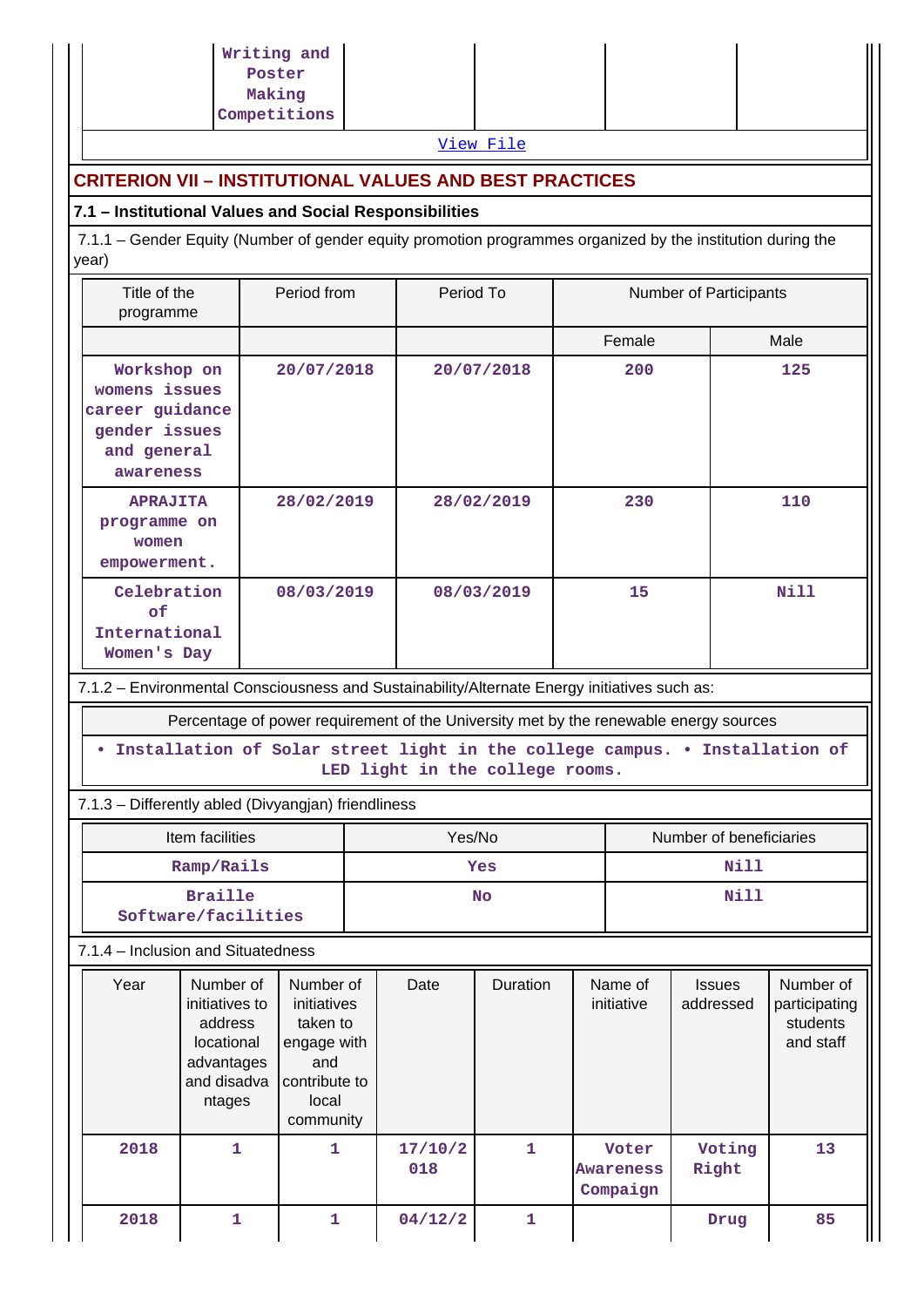|           |  |  | 018 |  | Compaign<br>Against<br>Drug<br>Abuse | Abuse |  |
|-----------|--|--|-----|--|--------------------------------------|-------|--|
| View File |  |  |     |  |                                      |       |  |

#### 7.1.5 – Human Values and Professional Ethics Code of conduct (handbooks) for various stakeholders

| Title                                | Date of publication | Follow up(max 100 words)                                                          |
|--------------------------------------|---------------------|-----------------------------------------------------------------------------------|
| Code of conduct for the<br>Principal | 02/07/2018          | http://www.gcnaura.in/i<br>mages/uploads/files/Code_<br>of professional Ethics.pd |
| Code of conduct for<br>Teachers      | 02/07/2018          | http://www.gcnaura.in/i<br>mages/uploads/files/Code<br>of professional Ethics.pd  |
| Code of conduct for<br>Students      | 02/07/2018          | http://www.gcnaura.in/i<br>mages/uploads/files/Code_<br>of professional Ethics.pd |

#### 7.1.6 – Activities conducted for promotion of universal Values and Ethics

| Activity                                                          | Duration From | Duration To | Number of participants |  |  |
|-------------------------------------------------------------------|---------------|-------------|------------------------|--|--|
| <b>Teachers Day</b><br>Celebration                                | 05/09/2018    | 05/09/2018  | 280                    |  |  |
| Celebration of<br>Birth Anniversary<br>of Shaheed BHagat<br>Singh | 27/09/2018    | 27/09/2018  | 86                     |  |  |
| National Unity<br>Day                                             | 31/10/2018    | 31/10/2018  | 60                     |  |  |
| View File                                                         |               |             |                        |  |  |

#### 7.1.7 – Initiatives taken by the institution to make the campus eco-friendly (at least five)

 **1.Solid Waste Management: • Two pits have been dug up as a measure for the solid waste management. The biodegradable waste is kept in one pit which includes the leaves of the huge trees in the campus. This gets converted into manure. The other pit contains non-biodegradable waste. • Two sets of garbage bins (green for wet waste and blue for dry waste) are installed in the college campus by H.P. Govt. • Dustbins are provided all over the Campus. • Incinerator is installed in the girls' washroom to destroy used sanitary pads. 2.Liquid waste Management: • Liquid waste generated by Canteen and Chemistry Lab is directed through the back of the building and flows into the pits through separate pipes. • There is proper disposal of sewerage in the septic tanks. 3.Ewaste management: As the college is new and budding institution, it has not produced E-Waste yet. Computers and accessories are new as are purchased in recent years. In future, the E-waste will be managed as per Govt. Rules. 4.Rain Water Harvesting- Two underground water tanks have been constructed for storage of rain water in the campus. These have been constructed on the backside of the building .This water is used for watering plants in the campus. One water tank collects rain water of Arts Block and other one collects rain water of Commerce Block . This is a great initiative since Naura has scarcity of water in summer season. During this period rain water utilisation is quiet beneficial. This is also an optimum utilisation of natural resourses. 5. Transportation • Due to**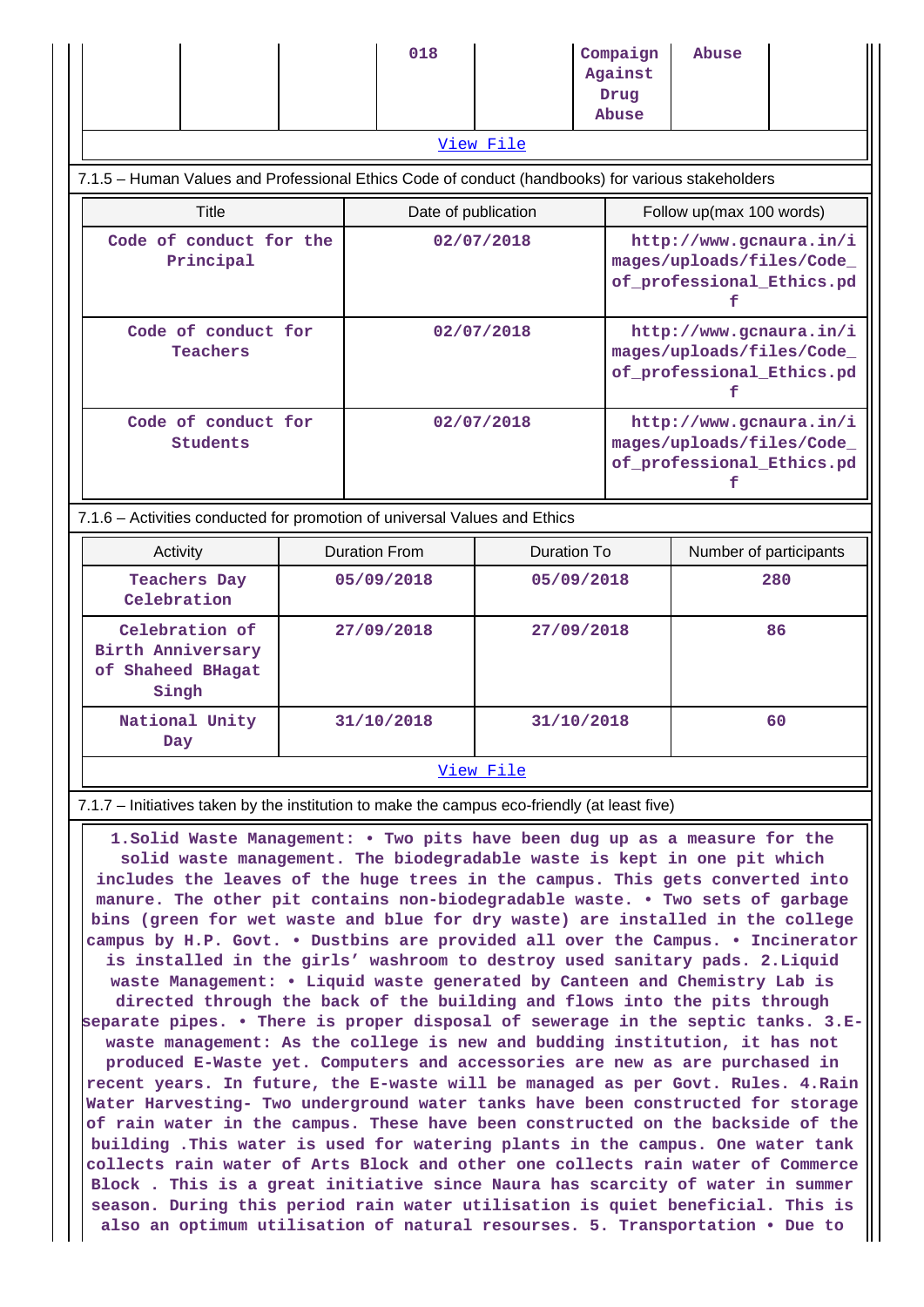**hilly terrain the usage of bicycle is not possible for staff and students. • Most of the students make use of Public Transport for approaching and leaving the college. • The students hailing from nearby areas make use of pedestrian friendly roads. • Pooling of personal vehicles is done by the staff members. 6.Plastic free campus: • To raise awareness about and ill effects of plastic waste on environment, the students are counselled regularly and are directed to pick up the plastic items if any to make the campus plastic free. • Plastic bottles and polythene items are completely banned within the campus. • Himachal Pradesh government has declared the state as a Plastic Free State hence the use of plastic is very limited in the campus. 7.Paperless office: • The use of less paper in the office is eco-friendly and reduces burden on our valuable forest resources. • Information technology, computers and internet are widely used to disseminate information related to the college matters. 8.Green landscaping with tree and plants: • The natural landscape with variety of trees is visible from the college. There is no air pollution in and around the college due to thick biodiversity in the surrounding. The college is far away from noise pollution and crowd of cities.**

#### **7.2 – Best Practices**

7.2.1 – Describe at least two institutional best practices

 **1. College has dress code for NSS, ROVERS AND RANGERS and RED RIBBON CLUB. The NSS students have blue colour embossed caps with the logo of NSS Rovers and Rangers wear the prescribed dress which is navy blue and light blue in colour and Red Ribbon Club has a white and red Dress. 2. A book bank has been established by the teachers in collaboration with the library. Books are donated and contributed for poor students. The needy students are given books from this bank which is great financial and psychological help for them. Teachers provide books for them.**

 Upload details of two best practices successfully implemented by the institution as per NAAC format in your institution website, provide the link

<https://www.gcnaura.in/images/uploads/files/Best%20Practices%20final.pdf>

#### **7.3 – Institutional Distinctiveness**

 7.3.1 – Provide the details of the performance of the institution in one area distinctive to its vision, priority and thrust in not more than 500 words

 **Institutional Distinctiveness- Govt. College Naura is a 'main source of learning' so that students of down trodden and backward section of society might become a role model for society and thereby compete with main stream privileged students. To impart knowledge to the students is the vision, priority and thrust of the college. Inaugural session is organised for the new students so that students coming from the protective environment of schools do not feel insecure and shy. All teachers in charge of various committees and extracurricular activities deliver speeches regarding the need and relevance of extra-curricular activities and in ways these are going to be fruitful to the students who choose to be an active member of any club. The students are made aware about their duties. Importance of discipline is highlighted. The academic parameters are also explained well to the students. The institution has made it mandatory for each student to be a member of Group Activities which the college is offering as NSS, Eco Club, Rovers and Rangers, Red Ribbon Club. Through these clubs and groups, students are made aware of environmental conservation, social issues, team work, community participation, health issues, hygiene and cleanliness. The college has introduced dress code for NSS, Eco Club, Rovers and Rangers, Red Ribbon Club and also made it compulsory for the units to wear uniform once a week. All groups have to perform parade on annual sports day and**

**the best group selected by the distinguished jury is felicitated on Annual**